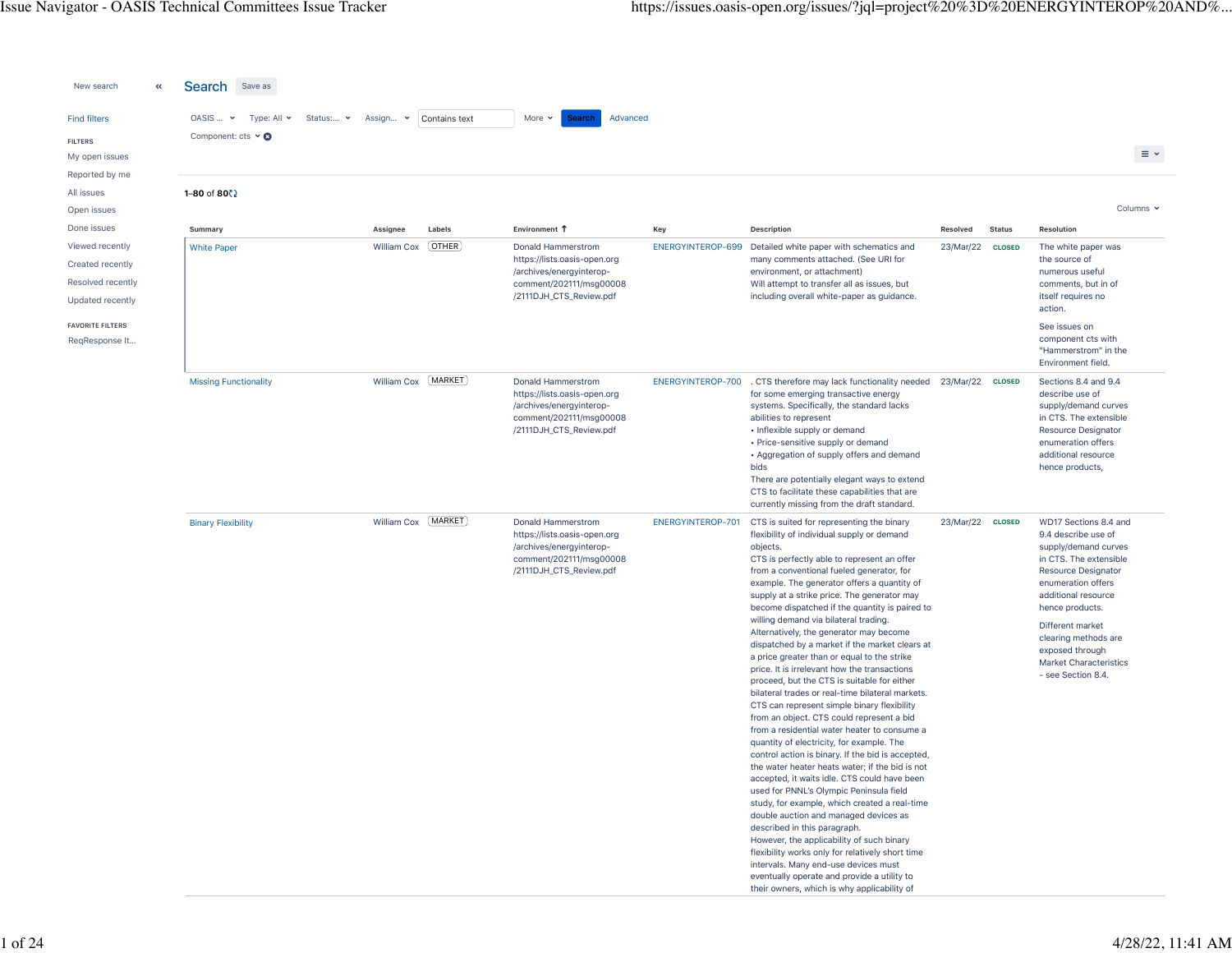| Summary | Assignee | Labels | Environment 1 | Key | <b>Description</b>                                                                              | Resolved | <b>Status</b> | Resolution |
|---------|----------|--------|---------------|-----|-------------------------------------------------------------------------------------------------|----------|---------------|------------|
|         |          |        |               |     | CTS may be limited to short-term, real-time                                                     |          |               |            |
|         |          |        |               |     | market intervals. Over long time intervals such                                                 |          |               |            |
|         |          |        |               |     | devices cannot remain off. An unstated                                                          |          |               |            |
|         |          |        |               |     | requirement of CTS is apparently that it                                                        |          |               |            |
|         |          |        |               |     | requires a pre-existing market position or                                                      |          |               |            |
|         |          |        |               |     | baseline, and a CTS-based offer or bid                                                          |          |               |            |
|         |          |        |               |     | represents a diversion from that baseline. It                                                   |          |               |            |
|         |          |        |               |     | does not seem that CTS can represent the                                                        |          |               |            |
|         |          |        |               |     | baseline itself, however, although its parent                                                   |          |               |            |
|         |          |        |               |     | EMIX is said to have this capability.                                                           |          |               |            |
|         |          |        |               |     | It is argued that CTS can represent                                                             |          |               |            |
|         |          |        |               |     | aggregated supplies and demands. For                                                            |          |               |            |
|         |          |        |               |     | example, a bid or offer could be made via CTS                                                   |          |               |            |
|         |          |        |               |     | for an entire building or for the entities within                                               |          |               |            |
|         |          |        |               |     | an energy microgrid. But this works only if the                                                 |          |               |            |
|         |          |        |               |     |                                                                                                 |          |               |            |
|         |          |        |               |     | aggregate flexibility remains binary and can                                                    |          |               |            |
|         |          |        |               |     | be represented at a single strike price. This                                                   |          |               |            |
|         |          |        |               |     | limits the communication of priorities, as                                                      |          |               |            |
|         |          |        |               |     | would be possible using supply and demand                                                       |          |               |            |
|         |          |        |               |     | curves, where quantity may be a rich function                                                   |          |               |            |
|         |          |        |               |     | of price alternatives.                                                                          |          |               |            |
|         |          |        |               |     | CTS can apparently flag a bid or offer to                                                       |          |               |            |
|         |          |        |               |     | indicate that its quantity may be partially                                                     |          |               |            |
|         |          |        |               |     | accepted, but all subquantities then possess                                                    |          |               |            |
|         |          |        |               |     | the same strike price. CTS also may                                                             |          |               |            |
|         |          |        |               |     | communicate multiple "Tender" offers to buy                                                     |          |               |            |
|         |          |        |               |     | or sell, but it does not address the association                                                |          |               |            |
|         |          |        |               |     | of such alternatives into a cohesive supply or                                                  |          |               |            |
|         |          |        |               |     | demand curve and the resulting mutual                                                           |          |               |            |
|         |          |        |               |     | exclusivity of such alternatives.                                                               |          |               |            |
|         |          |        |               |     | The commonality between all binary flexibility                                                  |          |               |            |
|         |          |        |               |     | is that it can be represented by the pairing of                                                 |          |               |            |
|         |          |        |               |     | a single quantity and single strike price.                                                      |          |               |            |
|         |          |        |               |     | Figure 1 shows three alternative graphical                                                      |          |               |            |
|         |          |        |               |     | representations of a CTS bid (or, more                                                          |          |               |            |
|         |          |        |               |     | generally, of a single object's binary bid or                                                   |          |               |            |
|         |          |        |               |     | offer). Panel (a) is a conventional way of                                                      |          |               |            |
|         |          |        |               |     |                                                                                                 |          |               |            |
|         |          |        |               |     | showing supply and demand, as adopted from<br>wholesale electricity practices. Both supply      |          |               |            |
|         |          |        |               |     |                                                                                                 |          |               |            |
|         |          |        |               |     | and demand are shown as positive quantities                                                     |          |               |            |
|         |          |        |               |     | in the same quadrant. The                                                                       |          |               |            |
|         |          |        |               |     | top, right corner of the supply block is the                                                    |          |               |            |
|         |          |        |               |     | offered quantity and strike price. Panel (a)                                                    |          |               |            |
|         |          |        |               |     | shows a single offer. Demand is typically                                                       |          |               |            |
|         |          |        |               |     | shown as a line. Here an inflection occurs at                                                   |          |               |            |
|         |          |        |               |     | the demand quantity and strike price. Panels                                                    |          |               |            |
|         |          |        |               |     | (b) and (c) are alternative representations                                                     |          |               |            |
|         |          |        |               |     | that use signed quantities and prices. The                                                      |          |               |            |
|         |          |        |               |     | only differences between the two panels is                                                      |          |               |            |
|         |          |        |               |     | that (b) shows price as a function of signed                                                    |          |               |            |
|         |          |        |               |     | quantity, and (c) shows signed quantity as a                                                    |          |               |            |
|         |          |        |               |     | function of price. While these functional                                                       |          |               |            |
|         |          |        |               |     | relationships could be mathematically                                                           |          |               |            |
|         |          |        |               |     | represented in many ways, this white paper                                                      |          |               |            |
|         |          |        |               |     | will use a piecewise linear approach, which                                                     |          |               |            |
|         |          |        |               |     |                                                                                                 |          |               |            |
|         |          |        |               |     | provides a pathway for extension of CTS quite<br>naturally to a broader set of TE applications. |          |               |            |
|         |          |        |               |     | A CTS bid or offer requires a single pairing of                                                 |          |               |            |
|         |          |        |               |     |                                                                                                 |          |               |            |
|         |          |        |               |     | price and quantity (i.e., a single "vertex"), but                                               |          |               |            |
|         |          |        |               |     | a second point is implied for the alternative                                                   |          |               |            |
|         |          |        |               |     | binary action-the quantity zero at the strike                                                   |          |               |            |
|         |          |        |               |     | price. This distinction is subtle, but it is                                                    |          |               |            |
|         |          |        |               |     | important to the extensibility of CTS. Namely,                                                  |          |               |            |
|         |          |        |               |     | CTS will be extensible if it explicitly includes                                                |          |               |            |
|         |          |        |               |     | what is now an implicit price/quantity pairing.                                                 |          |               |            |
|         |          |        |               |     |                                                                                                 |          |               |            |
|         |          |        |               |     | Incidentally, all bid and offer prices should be                                                |          |               |            |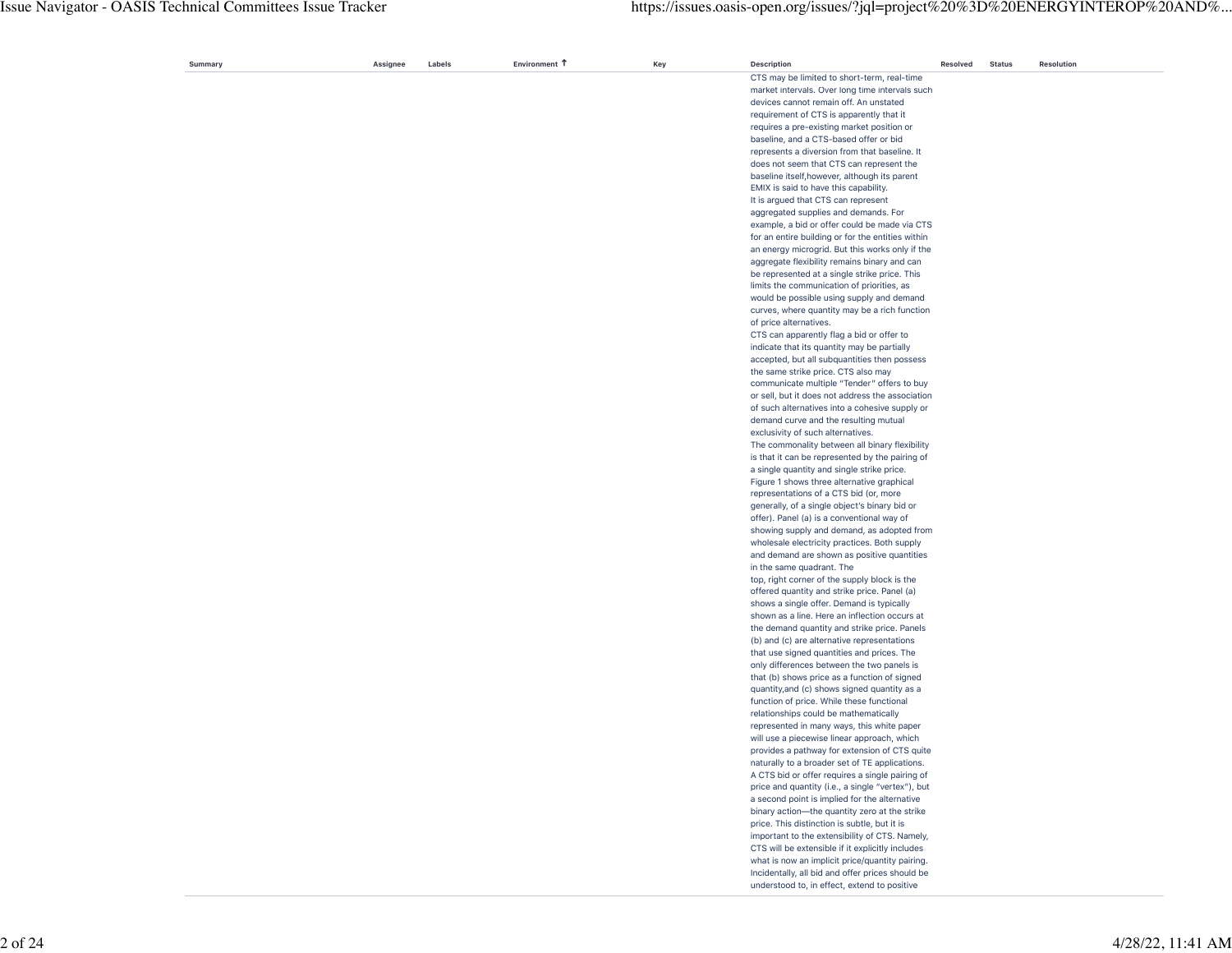| Summary                           | Assignee             | Labels | Environment 1                                                                                                                        | Key               | Description                                                                                                                                                                                                                                                                                                                                                                                                                                                                                                                                                                                                                                                                                                                                                                                                                                                                                                                                                                                                                                                                                                                                                                                                                                                                                                                                                                                                                                                                    | Resolved         | <b>Status</b> | <b>Resolution</b>                                                                                                                                                                                                                                                                                           |
|-----------------------------------|----------------------|--------|--------------------------------------------------------------------------------------------------------------------------------------|-------------------|--------------------------------------------------------------------------------------------------------------------------------------------------------------------------------------------------------------------------------------------------------------------------------------------------------------------------------------------------------------------------------------------------------------------------------------------------------------------------------------------------------------------------------------------------------------------------------------------------------------------------------------------------------------------------------------------------------------------------------------------------------------------------------------------------------------------------------------------------------------------------------------------------------------------------------------------------------------------------------------------------------------------------------------------------------------------------------------------------------------------------------------------------------------------------------------------------------------------------------------------------------------------------------------------------------------------------------------------------------------------------------------------------------------------------------------------------------------------------------|------------------|---------------|-------------------------------------------------------------------------------------------------------------------------------------------------------------------------------------------------------------------------------------------------------------------------------------------------------------|
|                                   |                      |        |                                                                                                                                      |                   | and negative infinity as shown in panels (b)<br>and $(c)$ .<br>See attachment (URI in environment) for<br>graphics                                                                                                                                                                                                                                                                                                                                                                                                                                                                                                                                                                                                                                                                                                                                                                                                                                                                                                                                                                                                                                                                                                                                                                                                                                                                                                                                                             |                  |               |                                                                                                                                                                                                                                                                                                             |
| <b>Representing Inflexibility</b> | William Cox [MARKET] |        | Donald Hammerstrom<br>https://lists.oasis-open.org<br>/archives/energyinterop-<br>comment/202111/msg00008<br>/2111DJH_CTS_Review.pdf | ENERGYINTEROP-702 | Transactive energy systems should be able to<br>represent both their flexibility and inflexibility.<br>Failure to do so will create exceptions and will<br>rely on assumptions-like the existence of a<br>predetermined market position or baseline.<br>Consider, for example, a transactive system<br>design that must communicate not only its<br>available flexibility, but also its existing<br>baseline apart from such flexibility.<br>Regrettably, the number of objects having no<br>flexibility is typically much greater than the<br>number offering flexibility. Also consider the<br>growth of renewable energy resources, which<br>contribute virtually no flexibility to be<br>controlled by prices but are becoming an<br>important component of global electricity<br>supply.<br>Figure 2 demonstrates alternative<br>representations of inflexible supply and<br>demand. Unlike the binary flexibility discussed<br>in Section 1, inflexible supply or demand<br>possess no meaningful strike price.<br>Inflexibility implies that the quantity would be<br>the same regardless of price. One way to<br>extend CTS to represent inflexibility would be<br>to populate the strike price with a value (e.g.,<br>∞ or NULL) that would clearly indicate<br>inflexibility. If this number or symbol is used<br>consistently, it<br>would be easy to identify and aggregate<br>inflexible supply and demand<br>See attachment (URI in environment) for<br>graphics | 23/Mar/22 CLOSED |               | WD17 Sections 8.4 and<br>9.4 describe use of<br>supply/demand curves<br>in CTS. The extensible<br>Resource Designator<br>enumeration offers<br>additional resource<br>hence products.<br>Different market<br>clearing methods are<br>exposed through<br>Market Characteristics<br>- see Section 8.4.        |
| <b>Linear Price Sensitivity</b>   | William Cox [MARKET] |        | Donald Hammerstrom<br>https://lists.oasis-open.org<br>/archives/energyinterop-<br>comment/202111/msg00008<br>/2111DJH_CTS_Review.pdf | ENERGYINTEROP-703 | Transactive energy systems should also be<br>able to represent non-binary opportunities<br>like price-sensitive quantities. See Figure 3.<br>The use of price sensitivity in bids and offers<br>can improve the accuracy and effectiveness<br>of energy balance achieved via auctions,<br>especially as the system diverges from its<br>normal, expected trajectory. Complete bid<br>and supply curves can also reduce<br>the numbers of iterations needed to discover<br>prices using iterative consensus and game<br>price-discovery mechanisms.<br>Price sensitivity appears quite naturally in<br>conventional generator supply curves that are<br>typically derived from their quadratic cost<br>curves. If a cost curve is truly quadratic (not<br>linear), offer prices are a linear function of<br>generated quantity.<br>Price sensitivity also appears in transactive<br>energy systems that discover price via<br>centralized or distributed locational marginal<br>pricing algorithms. Most notable is the effect<br>of transport losses that make price become a<br>function of system losses, which are in turn a<br>function of transported quantity.<br>Price sensitivity comes into play for most<br>controllable DER when time intervals become<br>longer than what can be accommodated<br>using binary on/off binary flexibility. Simple                                                                                                                    | 23/Mar/22 CLOSED |               | WD17 Sections 8.4 and<br>9.4 describe use of<br>supply/demand curves<br>in CTS. The extensible<br>Resource Designator<br>enumeration offers<br>additional resource<br>hence products.<br>Different market<br>clearing methods are<br>exposed through<br><b>Market Characteristics</b><br>- see Section 8.4. |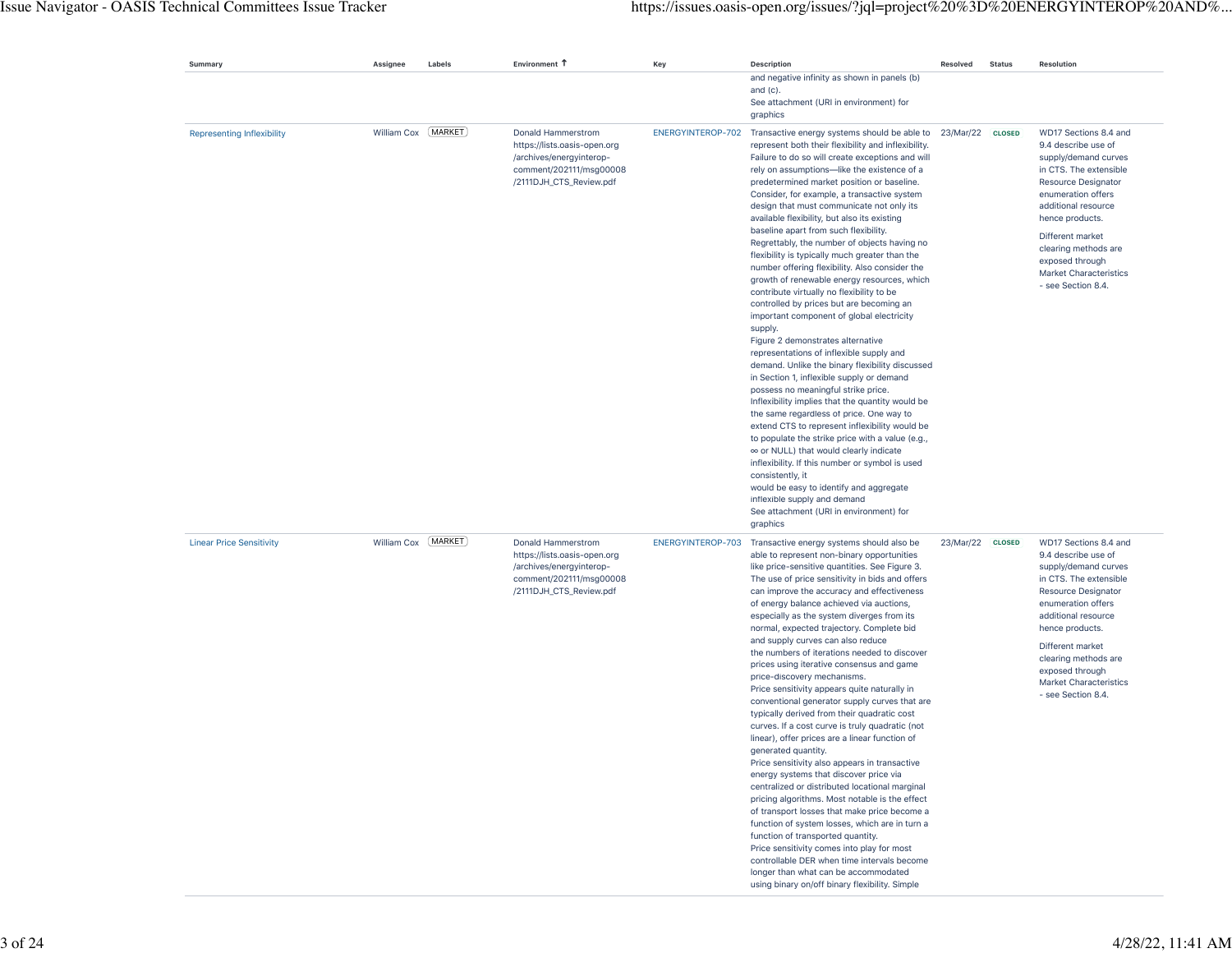| Summary                                  | Assignee    | Labels      | Environment 1                                                                                                                        | Key               | <b>Description</b>                                                                                                                                                                                                                                                                                                                                                                                                                                                                                                                                                                                                                                                                                                                                                                                                                                                                                                                                                                                                                                                                                                                                                                                                                                                                                                                                                                                                                                                                                                                                                                                                                                                                                                                | Resolved         | <b>Status</b> | <b>Resolution</b>                                                                                                                                                                                                                                                                                                                                                                              |
|------------------------------------------|-------------|-------------|--------------------------------------------------------------------------------------------------------------------------------------|-------------------|-----------------------------------------------------------------------------------------------------------------------------------------------------------------------------------------------------------------------------------------------------------------------------------------------------------------------------------------------------------------------------------------------------------------------------------------------------------------------------------------------------------------------------------------------------------------------------------------------------------------------------------------------------------------------------------------------------------------------------------------------------------------------------------------------------------------------------------------------------------------------------------------------------------------------------------------------------------------------------------------------------------------------------------------------------------------------------------------------------------------------------------------------------------------------------------------------------------------------------------------------------------------------------------------------------------------------------------------------------------------------------------------------------------------------------------------------------------------------------------------------------------------------------------------------------------------------------------------------------------------------------------------------------------------------------------------------------------------------------------|------------------|---------------|------------------------------------------------------------------------------------------------------------------------------------------------------------------------------------------------------------------------------------------------------------------------------------------------------------------------------------------------------------------------------------------------|
|                                          |             |             |                                                                                                                                      |                   | heuristic methods (e.g., thermostat bids<br>based on zone temperatures) begin to fail<br>when applied to relatively long future<br>prediction horizons and long market intervals.<br>Under these cases, bids and offers must<br>more accurately predict the actual energy<br>quantity and the impacts of any flexibility. One<br>strategy is to optimize the likely outcome<br>while monetizing the state of the utility (e.g.,<br>comfort or discomfort level) that is provided.<br>The result of such an optimization is an<br>indifference curve that expresses the<br>willingness of a prosumer to exchange energy<br>and money.<br>As suggested by Figure 3, CTS might be<br>extended to support simple price sensitivity<br>from an individual object if it were to support<br>a second price/quantity pair. However, the<br>next section will argue that CTS should<br>preferably support communication of many<br>price/quantity pairs if it is to<br>represent effects of aggregation. Even<br>individual objects might require multiple<br>price/quantity pairs when their price<br>sensitivity cannot be adequately represented<br>by only two price/quantity pairs.<br>See attachment (URI in environment) for<br>graphics                                                                                                                                                                                                                                                                                                                                                                                                                                                                                            |                  |               |                                                                                                                                                                                                                                                                                                                                                                                                |
| Aggregated Flexibility and Inflexibility | William Cox | [ARCH-CONF] | Donald Hammerstrom<br>https://lists.oasis-open.org<br>/archives/energyinterop-<br>comment/202111/msg00008<br>/2111DJH_CTS_Review.pdf | ENERGYINTEROP-704 | Binary supply or demand flexibility might be<br>acceptable for aggregation of household or<br>building demand and supply. But it is unlikely<br>that dissimilar objects' flexibility can be<br>controlled in a binary fashion using the same<br>strike price. Shouldn't DERs supplying utility<br>of different value be prioritized by strike<br>price?<br>In principle, a transactive energy system<br>should be able to represent aggregations of<br>bids and offers from sets of objects having<br>binary flexibility, price-sensitive flexibility, and<br>even inflexibility. The aggregation of an object<br>without flexibility with another have binary<br>flexibility is exemplified by Figure 4. In this<br>example, there is no price at which the<br>aggregate supply or demand quantity<br>magnitude can be reduced to zero. A step<br>appears at the strike price of the object<br>offering binary flexibility.<br>If CTS were to support the supply and<br>demand aggregations of example of Figure 4,<br>it would need to communicate at least two<br>price/quantity pairs. However, it would be<br>better for CTS to support a greater or<br>indefinite number of such pairs if rich<br>aggregations of supply and demand are to be<br>represented.<br>Incidentally, an aggregate curve could very<br>well include both supply (positive quantity)<br>and demand (negative quantity)<br>price/quantity pairs, as would be needed for<br>the indifference supply/bid curve from a<br>battery system performing arbitrage. I<br>recommend the consistent use of signed<br>quantities, like those of panels (b) and (c),<br>because the use of signed quantity avoids<br>separation of an object's supply and demand | 23/Mar/22 CLOSED |               | WD17 Sections 8.4 and<br>9.4 describe use of<br>supply/demand curves<br>in CTS. The extensible<br>Resource Designator<br>enumeration offers<br>additional resource<br>hence products.<br>Different market<br>clearing methods are<br>exposed through<br><b>Market Characteristics</b><br>- see Section 8.4.<br>In addition, smaller<br>scoped markets<br>address flexibility in<br>many cases. |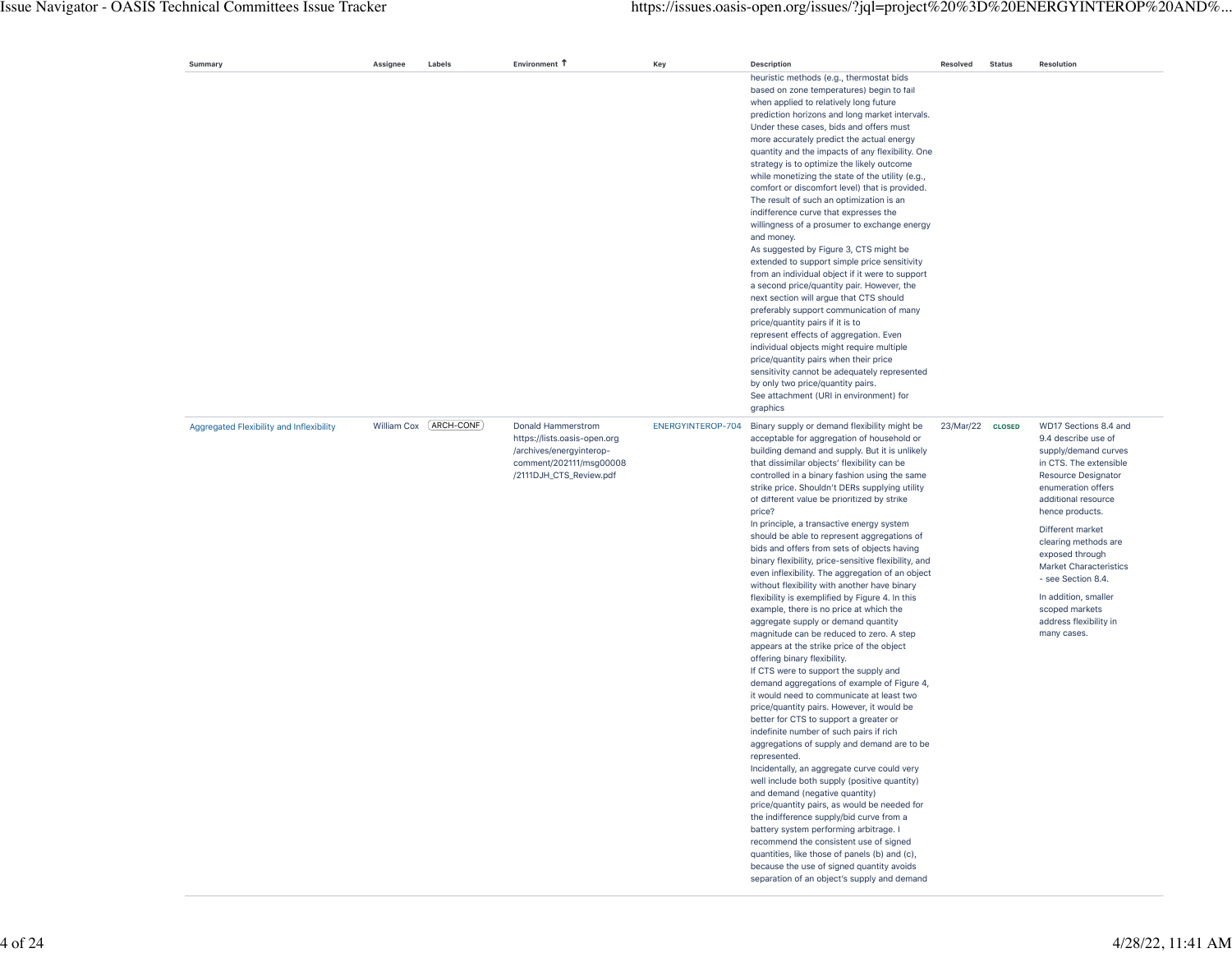| Summary                        | Assignee          | Labels      | Environment 1                                                                                                                        | Key               | <b>Description</b>                                                                                                                                                                                                                                                                                                                                                                                                                                                                                                                                                                                                                                                                                                                                                                                                                                                                                                                                                                                                                                                                                                                                                                                                                                                                                                                                                                                                       | Resolved         | <b>Status</b> | Resolution                                                                                                                                                                                                                                                                                                                                                                                                                                                                                                                                                                                                                                                                                                                                                                                                                                                                                                                                                                                                                                                                                                                                                                                                                                                                                    |
|--------------------------------|-------------------|-------------|--------------------------------------------------------------------------------------------------------------------------------------|-------------------|--------------------------------------------------------------------------------------------------------------------------------------------------------------------------------------------------------------------------------------------------------------------------------------------------------------------------------------------------------------------------------------------------------------------------------------------------------------------------------------------------------------------------------------------------------------------------------------------------------------------------------------------------------------------------------------------------------------------------------------------------------------------------------------------------------------------------------------------------------------------------------------------------------------------------------------------------------------------------------------------------------------------------------------------------------------------------------------------------------------------------------------------------------------------------------------------------------------------------------------------------------------------------------------------------------------------------------------------------------------------------------------------------------------------------|------------------|---------------|-----------------------------------------------------------------------------------------------------------------------------------------------------------------------------------------------------------------------------------------------------------------------------------------------------------------------------------------------------------------------------------------------------------------------------------------------------------------------------------------------------------------------------------------------------------------------------------------------------------------------------------------------------------------------------------------------------------------------------------------------------------------------------------------------------------------------------------------------------------------------------------------------------------------------------------------------------------------------------------------------------------------------------------------------------------------------------------------------------------------------------------------------------------------------------------------------------------------------------------------------------------------------------------------------|
|                                |                   |             |                                                                                                                                      |                   | components, as must be done when using<br>unsigned quantities (i.e., panels (a)).<br>Furthermore, the practice of using signed<br>quantities greatly<br>facilitates aggregation, requiring simply that<br>objects' quantities be added at all defined<br>strike prices, including inflexible quantities at<br>strike price ∞.<br>See attachment (URI in environment) for<br>graphics                                                                                                                                                                                                                                                                                                                                                                                                                                                                                                                                                                                                                                                                                                                                                                                                                                                                                                                                                                                                                                     |                  |               |                                                                                                                                                                                                                                                                                                                                                                                                                                                                                                                                                                                                                                                                                                                                                                                                                                                                                                                                                                                                                                                                                                                                                                                                                                                                                               |
| <b>General Recommendations</b> | Toby<br>Considine | (ARCH-CONF) | Donald Hammerstrom<br>https://lists.oasis-open.org<br>/archives/energyinterop-<br>comment/202111/msg00008<br>/2111DJH_CTS_Review.pdf | ENERGYINTEROP-705 | Here is a summary of how CTS might be<br>modified to extend its applicability to the<br>future cases discussed in this white paper:<br>1. Select and use a sign convention that will<br>allow electricity quantity to be consistently<br>expressed as a signed quantity.<br>2. Consider the practice of supporting sets of<br>price/quantity pairs (i.e., vertices) to<br>approximate the functional relationships<br>between price and quantity in a single time<br>interval. This would be a natural extension to<br>CTS, which currently supports a single<br>price/quantity pair.<br>3. Specify a price (e.g. $\infty$ ) to indicate<br>inflexibility. The pairing of this indication with<br>a quantity would thereby represent a<br>constant, inflexible supply or demand<br>quantity. Upon completing this extension, the<br>use of existing baseline quantities can<br>become a design option rather than implied<br>necessity. Regardless, documentation should<br>not be silent concerning this current limitation<br>of CTS to only flexible supply and demand<br>components, which implies the need for a<br>baseline apart from CTS.<br>4. CTS appears to be silent concerning the<br>effects of location. While it is claimed that<br>locational impacts are in scope, it is not clear<br>that an Actor's circuit location must be<br>communicated.<br>See attachment (URI in environment) for<br>graphics | 23/Mar/22 CLOSED |               | Resolutions and notes<br>in ALL CAPS below.<br>Some are FIXED some<br>are NO ACTION:<br>1. Select and use a sign<br>convention that will<br>allow electricity<br>quantity to be<br>consistently expressed<br>as a signed quantity.<br>NO ACTION - SEE E.G.<br>ENERGYINTEROP-671<br>AND REGISTRATION<br>2. Consider the<br>practice of supporting<br>sets of price/quantity<br>pairs (i.e., vertices) to<br>approximate the<br>functional relationships<br>between price and<br>quantity in a single<br>time interval. This<br>would be a natural<br>extension to CTS,<br>which currently<br>supports a single<br>price/quantity pair.<br>NO ACTION - SEE<br>ENERGYINTEROP-707<br>3. Specify a price (e.g.<br>$\infty$ ) to indicate<br>inflexibility. The pairing<br>of this indication with a<br>quantity would thereby<br>represent a constant,<br>inflexible supply or<br>demand quantity. Upon<br>completing this<br>extension, the use of<br>existing baseline<br>quantities can become<br>a design option rather<br>than implied necessity.<br>Regardless,<br>documentation should<br>not be silent<br>concerning this current<br>limitation of CTS to<br>only flexible supply and<br>demand components,<br>which implies the need<br>for a baseline apart<br>from CTS.<br>ADDRESSED BY |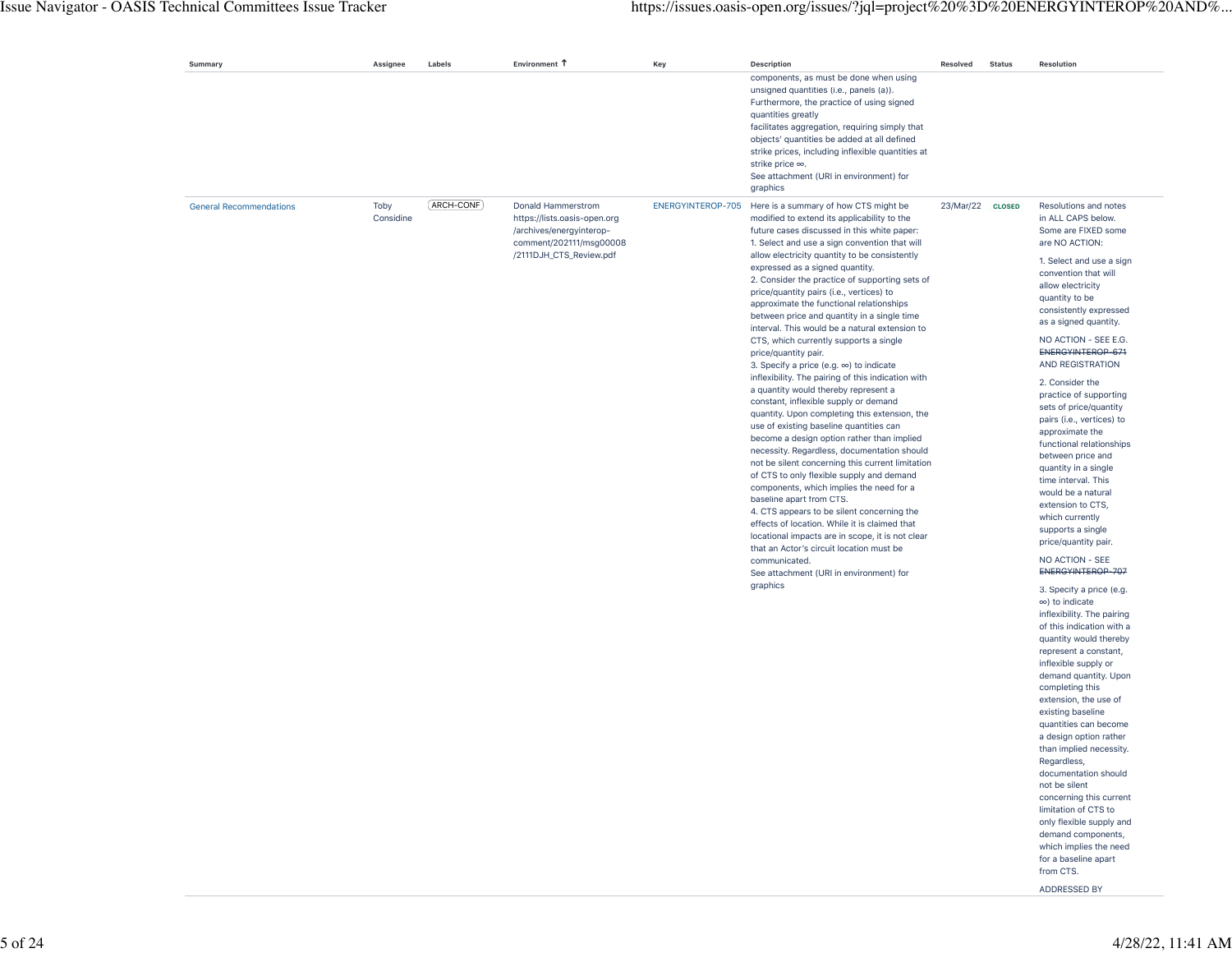|                       |                   |               | Environment T                                                                                                                        |                   |                                                                                                                                                                                                                                                                                                                                                                                                                                                                                                                                                                                                                                                                                                                                                                                                                                                                                                                                                                                                                                                                                                                                                                                                                                                                                                                                       |          |               | Resolution                                                                                                                                                                                                                                                                                                                        |
|-----------------------|-------------------|---------------|--------------------------------------------------------------------------------------------------------------------------------------|-------------------|---------------------------------------------------------------------------------------------------------------------------------------------------------------------------------------------------------------------------------------------------------------------------------------------------------------------------------------------------------------------------------------------------------------------------------------------------------------------------------------------------------------------------------------------------------------------------------------------------------------------------------------------------------------------------------------------------------------------------------------------------------------------------------------------------------------------------------------------------------------------------------------------------------------------------------------------------------------------------------------------------------------------------------------------------------------------------------------------------------------------------------------------------------------------------------------------------------------------------------------------------------------------------------------------------------------------------------------|----------|---------------|-----------------------------------------------------------------------------------------------------------------------------------------------------------------------------------------------------------------------------------------------------------------------------------------------------------------------------------|
| Summary               | Assignee          | Labels        |                                                                                                                                      | Key               | Description                                                                                                                                                                                                                                                                                                                                                                                                                                                                                                                                                                                                                                                                                                                                                                                                                                                                                                                                                                                                                                                                                                                                                                                                                                                                                                                           | Resolved | <b>Status</b> | COMMUNICATION OF<br>SUPPLY/DEMAND<br><b>CURVES AND</b><br><b>CLEARING</b><br>PROPERTIES. SEE<br>MARKET FACET CLEAR<br>AND ALL_AT_CLEAR IN<br><b>WD15</b>                                                                                                                                                                          |
|                       |                   |               |                                                                                                                                      |                   |                                                                                                                                                                                                                                                                                                                                                                                                                                                                                                                                                                                                                                                                                                                                                                                                                                                                                                                                                                                                                                                                                                                                                                                                                                                                                                                                       |          |               | 4. CTS appears to be<br>silent concerning the<br>effects of location.<br>While it is claimed that<br>locational impacts are<br>in scope, it is not clear<br>that an Actor's circuit<br>location must be<br>communicated.                                                                                                          |
|                       |                   |               |                                                                                                                                      |                   |                                                                                                                                                                                                                                                                                                                                                                                                                                                                                                                                                                                                                                                                                                                                                                                                                                                                                                                                                                                                                                                                                                                                                                                                                                                                                                                                       |          |               | <b>LOCATION INCLUDED</b><br><b>IN PARTY</b><br><b>REGISTRATION IN</b><br><b>WD16</b>                                                                                                                                                                                                                                              |
| Adequacy of CTS model | Toby<br>Considine | $(ARCH-CONE)$ | Donald Hammerstrom<br>https://lists.oasis-open.org<br>/archives/energyinterop-<br>comment/202111/msg00008<br>/2111DJH_CTS_Review.pdf |                   | ENERGYINTEROP-706 There are 30 specific recommendations in the 23/Mar/22 RESOLVED<br>"Specific Recommendations" section of the<br>submitted Hammerstrom paper. I have<br>numbered them all for traceability as I<br>recombine them into specific issues. The<br>original white paper/submission can be read<br>in the URI under "environment"<br>1. Lines $19 - 22$ : It is problematic that the<br>broader TE community does not universally<br>accept this narrow definition of TE. CTS may<br>work within this narrow definition of TE, but<br>the application of market structs in electric<br>distribution systems and end uses is an<br>immature, evolving technology, and CTS is<br>not yet adequate for communication in these<br>newer visions.<br>2. Lines 30 - 32: My content above explains<br>why CTS may not be future proof for future<br>TE systems and for mechanisms that already<br>differ from that envisioned by the CTS<br>authors.<br>3. Line 49: Please see the content above<br>concerning CTS limitations in respect to<br>aggregations of collections of devices. The<br>biggest limitation is that a CTS message<br>possesses only one strike price, which is<br>inadequate to represent aggregations of<br>dissimilar, prioritized devices, that may have<br>differing associated prices and quantities. |          |               | Apply recommended<br>use of GWAC and/or<br><b>NAESB Transactive</b><br>Energy definition.                                                                                                                                                                                                                                         |
| <b>Sides or Signs</b> | William Cox       | ARCH-CONF     | Donald Hammerstrom<br>https://lists.oasis-open.org<br>/archives/energyinterop-<br>comment/202111/msg00008<br>/2111DJH_CTS_Review.pdf | ENERGYINTEROP-707 | There are 30 specific recommendations in the 23/Mar/22 CLOSED<br>"Specific Recommendations" section of the<br>submitted Hammerstrom paper. I have<br>numbered them all for traceability as I<br>recombine them into specific issues. The<br>original white paper/submission can be read<br>in the URI under "environment"There are 30<br>specific recommendations in the "Specific<br>Recommendations" section of the submitted<br>Hammerstrom paper. I have numbered them<br>all for traceability as I recombine them into<br>specific issues. The original white<br>paper/submission can be read in the URI<br>under "environment"<br>4. Line 64: The "Side attribute" in an energy                                                                                                                                                                                                                                                                                                                                                                                                                                                                                                                                                                                                                                                 |          |               | The point on signed<br>values is well-taken;<br><b>Energy Interoperation</b><br>1.0 uses signed<br>"curtailment" for DR<br>events.<br>The Energy<br>Interoperation base<br>standard is far more<br>complex for Tenders<br>and Transactions - the<br>base type is<br>EmixBaseType, which<br>has been greatly<br>simplified in CTS. |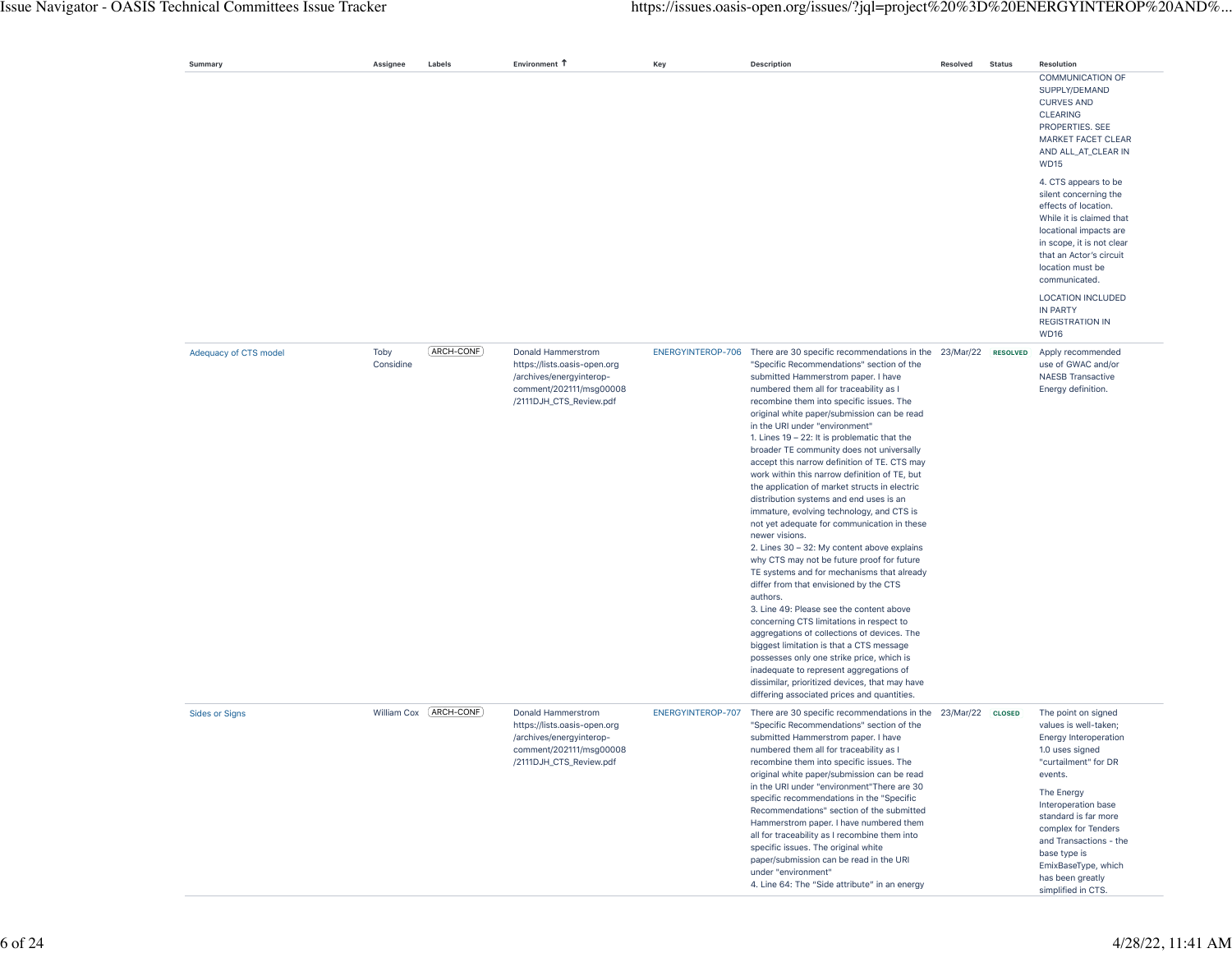## Issue Navigator - OASIS Technical Committees Issue Tracker https://issues.oasis-open.org/issues/?jql=project%20%3D%20ENERGYINTEROP%20AND%...

| Summary                                            | Assignee          | Labels                     | Environment T                                                                                                                        | Key               | <b>Description</b>                                                                                                                                                                                                                                                                                                                                                                                                                                                                                                                                                                                                                                                                                                                                                                                                                                                                                                                                                                                                                                                                                                                                                                                                                                                                                                                                                                                                                                                                                                                                                                                                                                                        | <b>Resolved</b> | <b>Status</b> | Resolution                                                                                                                                                                                                                                                        |
|----------------------------------------------------|-------------------|----------------------------|--------------------------------------------------------------------------------------------------------------------------------------|-------------------|---------------------------------------------------------------------------------------------------------------------------------------------------------------------------------------------------------------------------------------------------------------------------------------------------------------------------------------------------------------------------------------------------------------------------------------------------------------------------------------------------------------------------------------------------------------------------------------------------------------------------------------------------------------------------------------------------------------------------------------------------------------------------------------------------------------------------------------------------------------------------------------------------------------------------------------------------------------------------------------------------------------------------------------------------------------------------------------------------------------------------------------------------------------------------------------------------------------------------------------------------------------------------------------------------------------------------------------------------------------------------------------------------------------------------------------------------------------------------------------------------------------------------------------------------------------------------------------------------------------------------------------------------------------------------|-----------------|---------------|-------------------------------------------------------------------------------------------------------------------------------------------------------------------------------------------------------------------------------------------------------------------|
|                                                    |                   |                            |                                                                                                                                      |                   | market is unneeded if signed quantities are<br>used. How would a battery system offer to<br>transition from being a buyer to being a seller<br>at a given price, for example? It is potentially<br>problematic that a baseline is being assumed<br>but not defined for all TE implementations. 11.<br>Section 2.2.2: The attribute Side (i.e., Buy or<br>Sell) is unneeded if signed quantities are<br>employed.                                                                                                                                                                                                                                                                                                                                                                                                                                                                                                                                                                                                                                                                                                                                                                                                                                                                                                                                                                                                                                                                                                                                                                                                                                                          |                 |               | The use of Side rather<br>than a signed quantity<br>integrates and works<br>with financial market<br>terminology.<br>No action.                                                                                                                                   |
| Editorial - Consistent Abbreviations and<br>Casing | Toby<br>Considine | editorial                  | Donald Hammerstrom<br>https://lists.oasis-open.org<br>/archives/energyinterop-<br>comment/202111/msg00008<br>/2111DJH_CTS_Review.pdf | ENERGYINTEROP-708 | There are 30 specific recommendations in the 01/Mar/22<br>"Specific Recommendations" section of the<br>submitted Hammerstrom paper. I have<br>numbered them all for traceability as I<br>recombine them into specific issues. The<br>original white paper/submission can be read<br>in the URI under "environment" There are 30<br>specific recommendations in the "Specific<br>Recommendations" section of the submitted<br>Hammerstrom paper. I have numbered them<br>all for traceability as I recombine them into<br>specific issues. The original white<br>paper/submission can be read in the URI<br>under "environment"<br>5. Section 1.6: Do not jump between use of<br>"EI," "Energy Interoperation," and "Energy<br>Interoperation 1.0." I presume these are all<br>covered by acronym and reference "[EI]".<br>17. Throughout: Consistent capitalization of<br>"Products", "Instruments", "Transactions", etc.<br>is needed. • Section 4.1 and throughout: I'm<br>finding usage of "facet" to be misleading and<br>confusing. These must be properties of some<br>object or class or references to objects'<br>behaviors. Part of the problem perhaps<br>evolves from the double meaning of<br>"transaction" that is being allowed. At times it<br>refers generally to an interaction between<br>Parties; at other times, it refers to a specific<br>state of that interaction after a Tender has<br>been accepted and contracted. If this<br>confusion were resolved, you could make<br>clearer reference to the various properties<br>and states that surround interactions between<br>parties.<br>18. Throughout: Once defined, use "[EI]"<br>consistently. |                 | <b>CLOSED</b> | Complete editorial pass<br>on these issues.                                                                                                                                                                                                                       |
| <b>Market Cloudiness</b>                           | William Cox       | [CLARITY]<br><b>MARKET</b> | Donald Hammerstrom<br>https://lists.oasis-open.org<br>/archives/energyinterop-<br>comment/202111/msg00008<br>/2111DJH_CTS_Review.pdf | ENERGYINTEROP-709 | There are 30 specific recommendations in the 22/Feb/22<br>"Specific Recommendations" section of the<br>submitted Hammerstrom paper. I have<br>numbered them all for traceability as I<br>recombine them into specific issues. The<br>original white paper/submission can be read<br>in the URI under "environment"<br>8. Table 2-1: Row "Market Context": Acronym<br>"URI" has not been previously defined and<br>should be spelled out on its first use, please.<br>9. Table 2-2: Facet "Marketplace" might be<br>needed where multiple markets exist.<br>• The Market is an object from among<br>Marketplaces and may have numerous<br>attributes.<br>21. Section 6: This is finally made clear that<br>the "Market Facet" refers to a defined query<br>behavior or "interaction profile." Why not use<br>an informative, intuitive name like "Request<br>Market Characteristics" instead of inventing                                                                                                                                                                                                                                                                                                                                                                                                                                                                                                                                                                                                                                                                                                                                                                  |                 | <b>CLOSED</b> | (1) URI is a common<br>term widely used<br>throughout network<br>discussions and<br>defined in this use in<br>Energy Interoperation<br>[EI]. No action.<br>(2) There is indeed a<br>confusion between<br>Marketplace and<br>Market Facets; rewrite<br>to clarify. |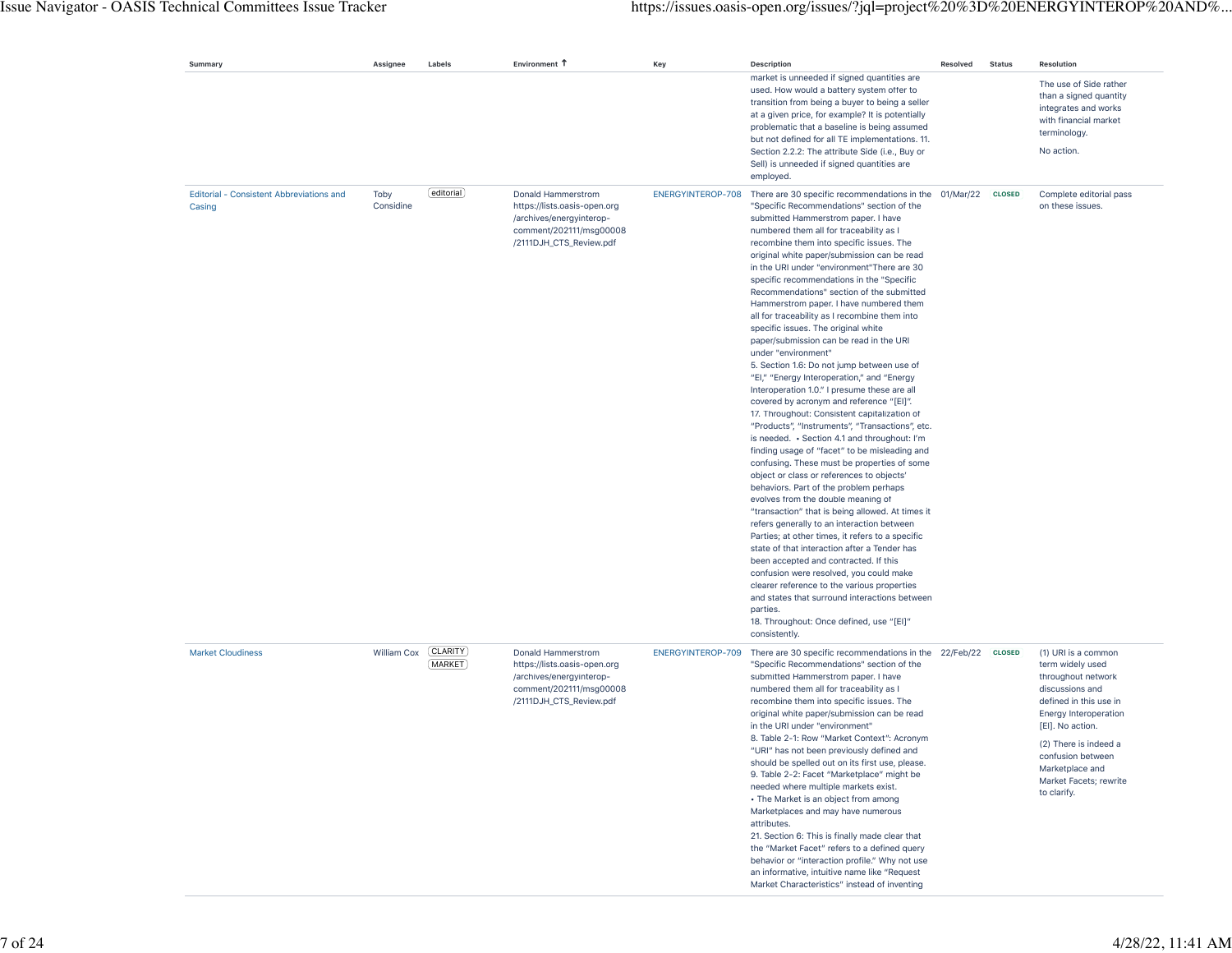| Summary                            | Assignee          | Labels                  | Environment 1                                                                                                                        | Key               | <b>Description</b>                                                                                                                                                                                                                                                                                                                                                                                                                                                                                                                                                                                                                                                                                                                                                                                                                                                                                                                                                                                                                                                                                                                                                                                                                                                                                                                                                             | Resolved         | <b>Status</b> | <b>Resolution</b>                                                                                                                                                                                                                                                                           |
|------------------------------------|-------------------|-------------------------|--------------------------------------------------------------------------------------------------------------------------------------|-------------------|--------------------------------------------------------------------------------------------------------------------------------------------------------------------------------------------------------------------------------------------------------------------------------------------------------------------------------------------------------------------------------------------------------------------------------------------------------------------------------------------------------------------------------------------------------------------------------------------------------------------------------------------------------------------------------------------------------------------------------------------------------------------------------------------------------------------------------------------------------------------------------------------------------------------------------------------------------------------------------------------------------------------------------------------------------------------------------------------------------------------------------------------------------------------------------------------------------------------------------------------------------------------------------------------------------------------------------------------------------------------------------|------------------|---------------|---------------------------------------------------------------------------------------------------------------------------------------------------------------------------------------------------------------------------------------------------------------------------------------------|
|                                    |                   |                         |                                                                                                                                      |                   | all these "facets"?                                                                                                                                                                                                                                                                                                                                                                                                                                                                                                                                                                                                                                                                                                                                                                                                                                                                                                                                                                                                                                                                                                                                                                                                                                                                                                                                                            |                  |               |                                                                                                                                                                                                                                                                                             |
| <b>Minimal and Fractal</b>         | William Cox       | [ARCH-CONF]             | Donald Hammerstrom<br>https://lists.oasis-open.org<br>/archives/energyinterop-<br>comment/202111/msg00008<br>/2111DJH_CTS_Review.pdf | ENERGYINTEROP-710 | There are 30 specific recommendations in the<br>"Specific Recommendations" section of the<br>submitted Hammerstrom paper. I have<br>numbered them all for traceability as I<br>recombine them into specific issues. The<br>original white paper/submission can be read<br>in the URI under "environment"<br>6. Section 1.6: I'm awaiting the novel value of<br>this "minimal transactive profile." If valuable,<br>why are the referenced standards not being<br>extended instead of creating a separate CTS<br>standard?<br>7. Section 2.1.1: This claim of hierarchical or<br>"fractal" application of CTS is questionable. It<br>seems that CTS provides means of procuring<br>needed and selling surplus energies in time,<br>but it does not aggregate the opportunities<br>that could be embedded in an aggregate<br>supply or demand curve. It is unlikely that<br>dissimilar aggregated devices or prioritizable<br>actor preferences can be combined at the<br>same identical strike price.<br>10. Section 2.2.1: This treatment of "facets"<br>seems to be a step backward and is not<br>architecturally sound. The "facets" are first<br>introduced as properties of interactions and<br>later as Actor roles. These are certainly not<br>actor roles and do not inherently even belong<br>to Actors. What an odd mix! (Maybe these are<br>"interaction profiles"?) | 11/Apr/22        | <b>CLOSED</b> | See comments.<br>6. Extension does not<br>allow simplification of<br>the type taken (e.g.<br>refactoring the Emix<br>Basek complexity). See<br>other responses.<br>7. Supply and demand<br>curves are supported<br>as of WD17<br>10. Addresses current<br>software engineering<br>practice. |
| <b>Streams and Intervals</b>       |                   | William Cox [ARCH-CONF] | Donald Hammerstrom<br>https://lists.oasis-open.org<br>/archives/energyinterop-<br>comment/202111/msg00008<br>/2111DJH_CTS_Review.pdf | ENERGYINTEROP-711 | The original white paper/submission can be<br>read in the URI under "environment"There are<br>30 specific recommendations in the "Specific<br>Recommendations" section of the submitted<br>Hammerstrom paper. I have numbered them<br>all for traceability as I recombine them into<br>specific issues. The original white<br>paper/submission can be read in the URI<br>under "environment"<br>28. Figure 11-2 (and elsewhere re payload<br>intervals): I've observed that CTS streams<br>reference integer interval series, whereas<br>many interaction payloads reference Interval<br>objects. It is unclear to me what, if anything,<br>associates a Party's CTS streams to specific<br>Instrument Interval objects.                                                                                                                                                                                                                                                                                                                                                                                                                                                                                                                                                                                                                                                       | 08/Feb/22 CLOSED |               | No action - see notes.<br>Parallel between<br>Delivery Facet and<br>Position Facet.                                                                                                                                                                                                         |
| Resources / Products / Instruments | Toby<br>Considine | [RES-PROD-INSTR]        | Donald Hammerstrom<br>https://lists.oasis-open.org<br>/archives/energyinterop-<br>comment/202111/msq00008<br>/2111DJH_CTS_Review.pdf | ENERGYINTEROP-712 | There are 30 specific recommendations in the<br>"Specific Recommendations" section of the<br>submitted Hammerstrom paper. I have<br>numbered them all for traceability as I<br>recombine them into specific issues. The<br>original white paper/submission can be read<br>in the URI under "environment"<br>12. Table 3-2, Resource row: Consider<br>offering an extensible enumeration for<br>Resource. If this is not done, duplicate<br>Designators and Names will evolve for the<br>same Resource.<br>16. Line 378: "Products" → "Instruments"?<br>20. Table 5-1, "Resource Designator" row:<br>Shouldn't this be a reference to a specific<br>Product, not Resource? 27. Line 669: Editing<br>needed.                                                                                                                                                                                                                                                                                                                                                                                                                                                                                                                                                                                                                                                                     | 12/Apr/22        | <b>CLOSED</b> | Accept the<br>enuimeration<br>suggestion for<br>Resouirce Designator;<br>other editorial fixes as<br>described.                                                                                                                                                                             |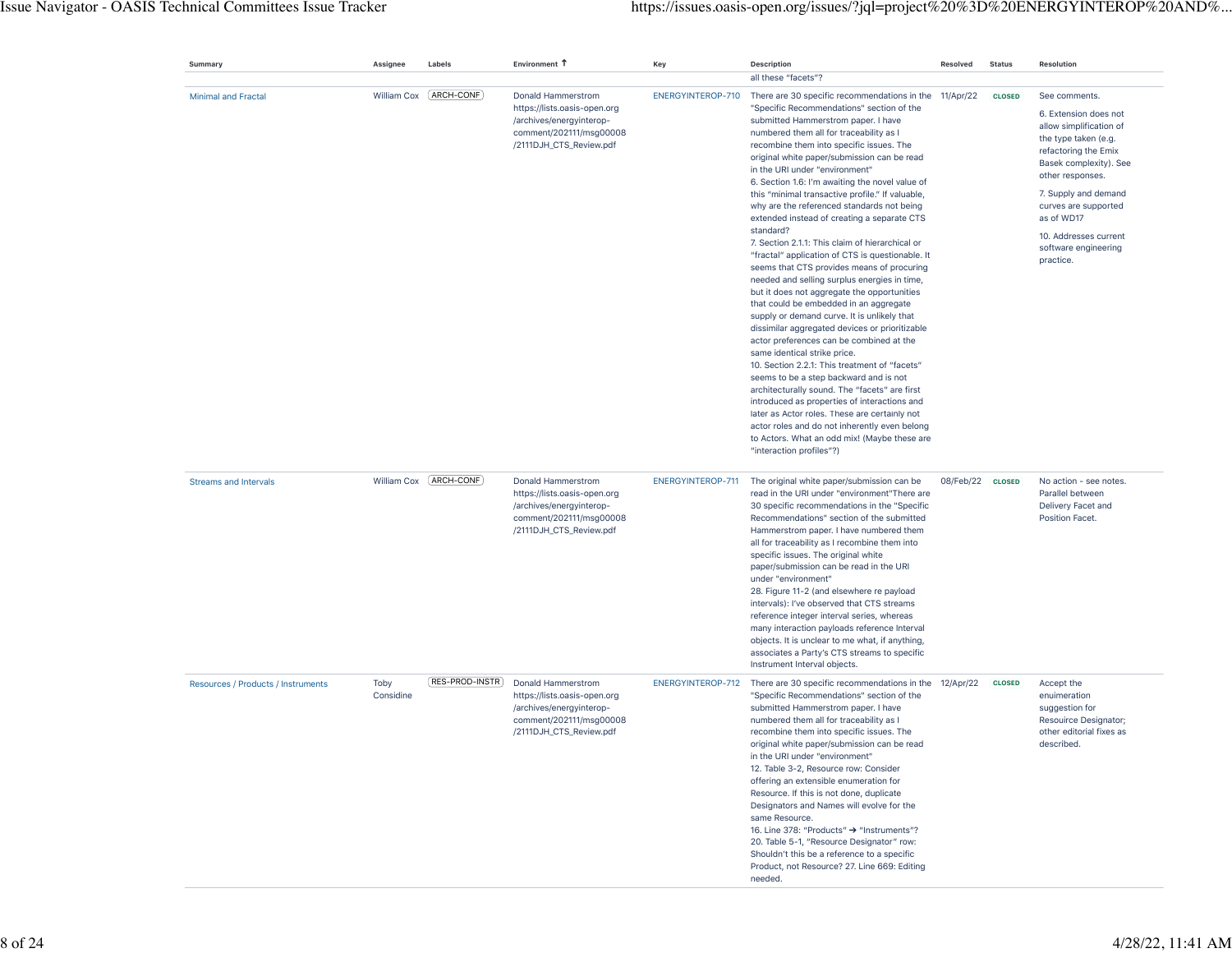| Summary                      | Assignee          | Labels                   | Environment T                                                                                                                        | Key               | <b>Description</b>                                                                                                                                                                                                                                                                                                                                                                                                                                                                                                                                                                                                                                                                                                                                                                                                                                                                                                                                                                                                                                                                                                                                                                                                                                                                                                                                                                                                             | Resolved  | <b>Status</b> | Resolution                                                                                                                                                                                                                                             |
|------------------------------|-------------------|--------------------------|--------------------------------------------------------------------------------------------------------------------------------------|-------------------|--------------------------------------------------------------------------------------------------------------------------------------------------------------------------------------------------------------------------------------------------------------------------------------------------------------------------------------------------------------------------------------------------------------------------------------------------------------------------------------------------------------------------------------------------------------------------------------------------------------------------------------------------------------------------------------------------------------------------------------------------------------------------------------------------------------------------------------------------------------------------------------------------------------------------------------------------------------------------------------------------------------------------------------------------------------------------------------------------------------------------------------------------------------------------------------------------------------------------------------------------------------------------------------------------------------------------------------------------------------------------------------------------------------------------------|-----------|---------------|--------------------------------------------------------------------------------------------------------------------------------------------------------------------------------------------------------------------------------------------------------|
| Party and Party Registration | Toby<br>Considine | PREREQ                   | Donald Hammerstrom<br>https://lists.oasis-open.org<br>/archives/energyinterop-<br>comment/202111/msg00008<br>/2111DJH_CTS_Review.pdf | ENERGYINTEROP-713 | There are 30 specific recommendations in the 23/Mar/22<br>"Specific Recommendations" section of the<br>submitted Hammerstrom paper. I have<br>numbered them all for traceability as I<br>recombine them into specific issues. The<br>original white paper/submission can be read<br>in the URI under "environment"<br>22. Section 7: As for the prior comment, use<br>an informative name like "Party Registration"<br>for this interaction. I would vote to entirely<br>eliminate word "facet" from this document as<br>it is not defined and useful within a<br>standardization context.<br>23. Section 7: The properties of a Party are<br>not addressed, but the Party of an electricity<br>market should specify location, I hope, if it is<br>to support future location-specific<br>transactions and outcomes.                                                                                                                                                                                                                                                                                                                                                                                                                                                                                                                                                                                                          |           | <b>CLOSED</b> | <b>Added Party</b><br>Registration facet with<br>optional location. Seek<br>WD17 Section 6                                                                                                                                                             |
| Order of streams             | William Cox       | (ARCH-CONF)<br>editorial | Donald Hammerstrom<br>https://lists.oasis-open.org<br>/archives/energyinterop-<br>comment/202111/msg00008<br>/2111DJH_CTS_Review.pdf | ENERGYINTEROP-714 | 19. Line 452 - 3: Since conformant CTS<br>implementations need not be owned by the<br>same implementer, it is unwise to permit<br>omission of the UID property. This permission<br>to omit also appears in Tables 5-1 & 5-2.                                                                                                                                                                                                                                                                                                                                                                                                                                                                                                                                                                                                                                                                                                                                                                                                                                                                                                                                                                                                                                                                                                                                                                                                   | 07/Feb/22 | <b>CLOSED</b> | Agreed<br>Simplify CtsStreams by<br>requiring the local UID<br>(typically an integer).<br>(applied in ctsWD13,<br>UML updated<br>ctsWD14)                                                                                                              |
| <b>Transaction States</b>    | Toby<br>Considine | (ARCH-CONF)              | Donald Hammerstrom<br>https://lists.oasis-open.org<br>/archives/energyinterop-<br>comment/202111/msg00008<br>/2111DJH_CTS_Review.pdf | ENERGYINTEROP-715 | There are 30 specific recommendations in the 23/Mar/22<br>"Specific Recommendations" section of the<br>submitted Hammerstrom paper. I have<br>numbered them all for traceability as I<br>recombine them into specific issues. The<br>original white paper/submission can be read<br>in the URI under "environment"<br>24. Section 8: This section points out the<br>weakness of using transaction and<br>Transaction differently. I liked the use of<br>Transaction in TEMIX as a state of a<br>transaction. All this subtle distinction is lost if<br>capitalization is not used consistently, as is<br>the case in this section.<br>26. Table 9-2: I think the fact that an<br>EiTransaction always has Transactive<br>State=transaction is a vestige of an earlier,<br>preferable approach. Wouldn't it be much<br>more elegant to define a single transaction<br>behavior, in which the transaction migrates<br>through its available states? Each of the<br>Tender Facet, Transaction Facet (and possibly<br>Quote Facet) should be defined as state<br>transition behaviors, but I question why the<br>structure of the interaction payloads should<br>differ at all.<br>• Tender, Transaction, Delivery, (Quote)<br>address states of an interaction and were<br>more clearly addressed by a TEMIX<br>enumeration. This may be an unwise<br>simplification, as it limits future extension of<br>interaction attributes. |           | <b>CLOSED</b> | Item 24: No action -<br>can't find referenced<br>text.<br>Item 26: No action. We<br>have removed<br>Transactive State,<br>using the strongly<br>typed payloads to<br>reflect the EMIX<br><b>Transactive State and</b><br>the TEMIX/CTS<br>restriction. |
| <b>Tickers and Quotes</b>    | Toby<br>Considine | (FACET)                  | Donald Hammerstrom<br>https://lists.oasis-open.org<br>/archives/energyinterop-<br>comment/202111/msg00008<br>/2111DJH_CTS_Review.pdf | ENERGYINTEROP-716 | There are 30 specific recommendations in the 12/Apr/22<br>"Specific Recommendations" section of the<br>submitted Hammerstrom paper. I have<br>numbered them all for traceability as I<br>recombine them into specific issues. The<br>original white paper/submission can be read<br>in the URI under "environment"<br>30. Section 12.2: Recommend deleting this                                                                                                                                                                                                                                                                                                                                                                                                                                                                                                                                                                                                                                                                                                                                                                                                                                                                                                                                                                                                                                                                |           | <b>CLOSED</b> | Market Information<br>Facet Section 13<br>rewritten.                                                                                                                                                                                                   |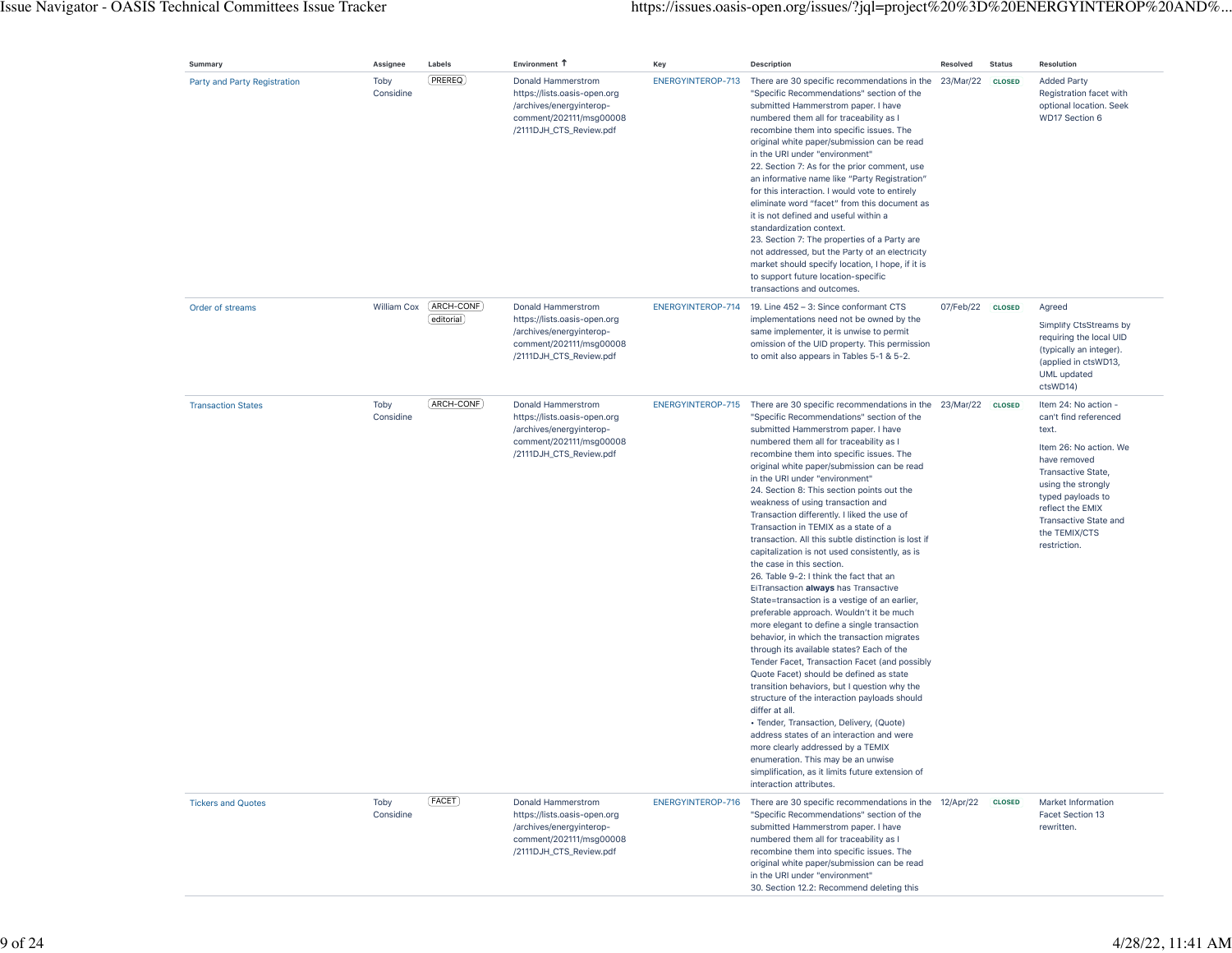| Summary                             | Assignee          | Labels                              | Environment 1                                                                                                                                   | Key               | <b>Description</b>                                                                                                                                                                                                                                                                                                                                                                                                                                                                                                                                                                                                                                                     | Resolved         | <b>Status</b> | <b>Resolution</b>                                                                                                                                                                                                            |
|-------------------------------------|-------------------|-------------------------------------|-------------------------------------------------------------------------------------------------------------------------------------------------|-------------------|------------------------------------------------------------------------------------------------------------------------------------------------------------------------------------------------------------------------------------------------------------------------------------------------------------------------------------------------------------------------------------------------------------------------------------------------------------------------------------------------------------------------------------------------------------------------------------------------------------------------------------------------------------------------|------------------|---------------|------------------------------------------------------------------------------------------------------------------------------------------------------------------------------------------------------------------------------|
|                                     |                   |                                     |                                                                                                                                                 |                   | section unless a useful distinction between<br>"Tickers" and "Quotes" can be stated.                                                                                                                                                                                                                                                                                                                                                                                                                                                                                                                                                                                   |                  |               |                                                                                                                                                                                                                              |
| Editorial                           | Toby<br>Considine | None                                | Donald Hammerstrom<br>https://lists.oasis-open.org<br>/archives/energyinterop-<br>comment/202111/msg00008<br>/2111DJH_CTS_Review.pdf            | ENERGYINTEROP-717 | There are 30 specific recommendations in the 08/Jan/22<br>"Specific Recommendations" section of the<br>submitted Hammerstrom paper. I have<br>numbered them all for traceability as I<br>recombine them into specific issues. The<br>original white paper/submission can be read<br>in the URI under "environment"<br>13. Lines 355 - 6: Editing needed.<br>14. Lines 349 - 362: Recommend deleting<br>since content was addressed by EMIX and is<br>permitted as stated in Line 363.<br>15. Line 376: Editing needed.<br>25. Lines 596 - 7: Editing needed.<br>29. Section 12.1: Why must this [EI] content<br>be duplicated and not included simply by<br>reference? |                  | <b>CLOSED</b> | Editorial changes and<br>rewritten sections in<br>ctsWD12                                                                                                                                                                    |
| <b>Clarify Position</b>             | Toby<br>Considine | [FACET]                             | Donald Hammerstrom<br>https://lists.oasis-open.org<br>/archives/energyinterop-<br>comment/202111/msg00008<br>/2111DJH_CTS_Review.pdf            | ENERGYINTEROP-718 | • An Actor owns a Position via an<br>accumulation of Instruments.                                                                                                                                                                                                                                                                                                                                                                                                                                                                                                                                                                                                      | 08/Feb/22 CLOSED |               | Clarify text and add<br>footnote "One may say<br>that a Party's position<br>for an instrument is<br>evolved from an<br>accumulation of trades<br>for that instrument."                                                       |
| Incompatibility with existing TEMIX | Toby<br>Considine | None                                | Edward G. Cazalet, TEMIX Inc.<br>https://lists.oasis-open.org<br>/archives/energyinterop-<br>comment/202111/msg00001                            |                   | ENERGYINTEROP-665 Any changes from the TeMix profile<br>[TEMIX] of Energy Interop (EI) and Energy<br>Market Information Exchange (EMIX) must                                                                                                                                                                                                                                                                                                                                                                                                                                                                                                                           | 08/Jan/22 CLOSED |               | Agree with the spirit of<br>the comment, but it is<br>not actionable.                                                                                                                                                        |
|                                     |                   |                                     | /Cazalet_Comments_on_CTS.pdf                                                                                                                    |                   | require clear justification because the<br>changes may be incompatible with TEMIX,<br>published a decade ago, that existing<br>implementations have, may have, or will rely<br>on otherwise the claimed interoperability of<br>the Proposal will fail.                                                                                                                                                                                                                                                                                                                                                                                                                 |                  |               | CTS also adds<br>additional services /<br>facets to support<br>additional scenarios.<br>Not all services must<br>be implemented in all<br>markets/deployments.                                                               |
| <b>Actor vs Party</b>               | Toby<br>Considine | [ARCH-CONF]<br>[CLARITY]            | Edward G. Cazalet, TEMIX<br>https://lists.oasis-open.org<br>/archives/energyinterop-<br>comment/202111/msg00001<br>/Cazalet_Comments_on_CTS.pdf |                   | ENERGYINTEROP-677 1. The Proposal introduces Actor as a<br>synonym with Party. There is no apparent<br>advantage to the change.                                                                                                                                                                                                                                                                                                                                                                                                                                                                                                                                        | 08/Feb/22        | <b>CLOSED</b> | Actor is not a synonym<br>of Party, although they<br>may be identical in<br>some architectures /<br>Implementations. There<br>may be Actors that are<br>not Parties, that is, do<br>not participate in<br>market activities. |
|                                     |                   |                                     |                                                                                                                                                 |                   |                                                                                                                                                                                                                                                                                                                                                                                                                                                                                                                                                                                                                                                                        |                  |               | <b>Strengthened Party</b><br>discussion in reference<br>to Actors as in Table<br>$2 - 1$                                                                                                                                     |
| <b>Location missing</b>             | Toby<br>Considine | RES-PROD-INSTR                      | Edward G. Cazalet, TEMIX<br>https://lists.oasis-open.org<br>/archives/energyinterop-<br>comment/202111/msg00001<br>/Cazalet_Comments_on_CTS.pdf |                   | ENERGYINTEROP-678 2. There is no formal role in the Proposal for<br>Location as in TEMIX.                                                                                                                                                                                                                                                                                                                                                                                                                                                                                                                                                                              | 23/Mar/22 CLOSED |               | Included location in the<br>Party Registration<br>Facet.                                                                                                                                                                     |
| <b>Missing Transport</b>            | Toby<br>Considine | (CLARITY)<br>RES-PROD-INSTR         | Edward G. Cazalet, TEMIX<br>https://lists.oasis-open.org<br>/archives/energyinterop-<br>comment/202111/msq00001<br>/Cazalet_Comments_on_CTS.pdf |                   | ENERGYINTEROP-679 3. There is no formal role in the Proposal for<br>Transport Products as in TEMIX.                                                                                                                                                                                                                                                                                                                                                                                                                                                                                                                                                                    | 27/Apr/22        | <b>CLOSED</b> | WD17 Section 2.3.1<br>includes a Resource<br>Designator extensible<br>enumeration which<br>includes Transport.                                                                                                               |
| <b>Instrument is Unnecessary</b>    | William Cox       | [CLARITY]<br>$($ RES-PROD-INSTR $)$ | Edward G. Cazalet, TEMIX<br>https://lists.oasis-open.org<br>/archives/energyinterop-                                                            |                   | ENERGYINTEROP-680 5. The addition of Instrument as a Product for<br>a Duration in the Proposal is unnecessary, and<br>any market engine that requires Instruments                                                                                                                                                                                                                                                                                                                                                                                                                                                                                                      | 08/Feb/22 CLOSED |               | Expanded discussion of<br>Resource/Product<br>/Instrument to indicate                                                                                                                                                        |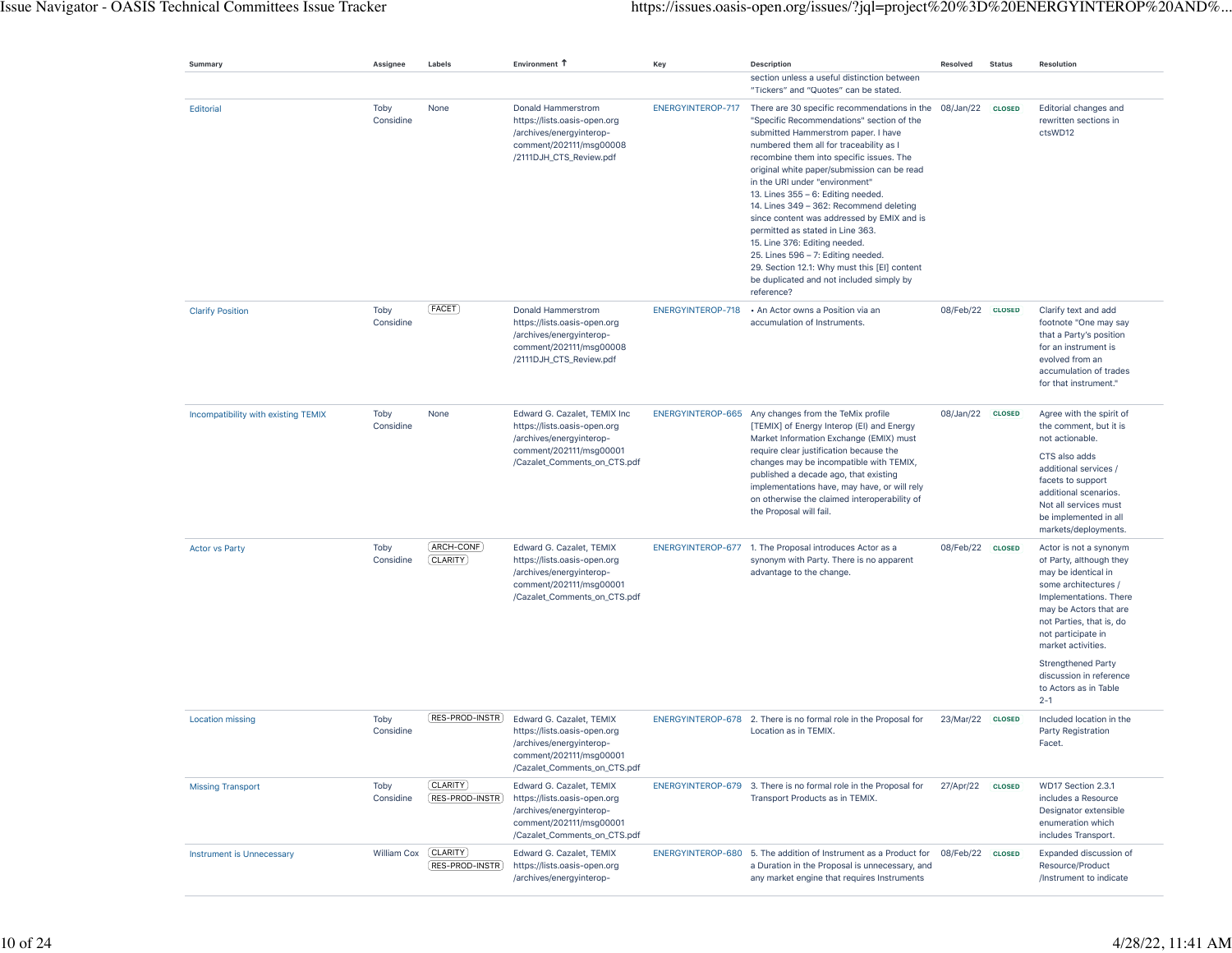| Summary                                                    | Assignee          | Labels                           | Environment 1                                                                                                                                   | Key               | <b>Description</b>                                                                                                                                             | Resolved         | <b>Status</b> | Resolution                                                                                                                                                                                                                                                                                                                                                                                                   |
|------------------------------------------------------------|-------------------|----------------------------------|-------------------------------------------------------------------------------------------------------------------------------------------------|-------------------|----------------------------------------------------------------------------------------------------------------------------------------------------------------|------------------|---------------|--------------------------------------------------------------------------------------------------------------------------------------------------------------------------------------------------------------------------------------------------------------------------------------------------------------------------------------------------------------------------------------------------------------|
|                                                            |                   |                                  | comment/202111/msg00001<br>/Cazalet_Comments_on_CTS.pdf                                                                                         |                   | can apply the instrument concept in its<br>interface with TEMIX.                                                                                               |                  |               | that they are<br>conceptual aids to<br>understanding the<br>specification as a<br>series of refinements to<br>wants. The<br>informational elements<br>of "What are you<br>trading [Power], at<br>what scale [MW] and<br>over what duration [1<br>hour] beginning at<br>what time are still<br>expressed as separate<br>information elements<br>as they were in the<br>TEMIX profile.<br>(Sections rewritten) |
|                                                            |                   |                                  |                                                                                                                                                 |                   |                                                                                                                                                                |                  |               | The use of Instruments<br>is standard in financial<br>markets in contrast to a<br>full and possibly<br>complex product<br>description.                                                                                                                                                                                                                                                                       |
| Definition of Transaction inconsistent with El William Cox |                   | [ARCH-CONF]<br>[CLARITY]         | Edward G. Cazalet, TEMIX<br>https://lists.oasis-open.org<br>/archives/energyinterop-<br>comment/202111/msq00001<br>/Cazalet_Comments_on_CTS.pdf | ENERGYINTEROP-681 | 4. The definition of a Transaction in the<br>Proposal is different from TEMIX for no<br>apparent reason.                                                       | 22/Feb/22 CLOSED |               | Removing EmixBase<br>and associated<br>complexity resulted in a<br>simplified definition of<br>EiTransaction. The<br>same information is<br>present with the<br>enhancement that the<br>relevant EiTender is<br>included by value and<br>not by reference (which<br>assumes fast access to<br>a database of Tenders).                                                                                        |
| Expiration of Tender rule too restrictive                  | Toby<br>Considine | [FACET]                          | Edward G. Cazalet, TEMIX<br>https://lists.oasis-open.org<br>/archives/energyinterop-<br>comment/202111/msg00001                                 |                   | ENERGYINTEROP-682 6. In conflict with the Proposal, there are valid<br>use cases for a tender that expires after the<br>start time of the associated interval. | 08/Feb/22 CLOSED |               | There is no constraint<br>on expiration time. See<br>WD17 Section 3.2.3.<br>Conformance (text                                                                                                                                                                                                                                                                                                                |
|                                                            |                   |                                  | /Cazalet_Comments_on_CTS.pdf                                                                                                                    |                   |                                                                                                                                                                |                  |               | pending) will have the<br>same description.                                                                                                                                                                                                                                                                                                                                                                  |
| Resource is unneeded                                       | William Cox       | <b>CLARITY</b><br>RES-PROD-INSTR | Edward G. Cazalet, TEMIX<br>https://lists.oasis-open.org<br>/archives/energyinterop-<br>comment/202111/msg00001<br>/Cazalet_Comments_on_CTS.pdf |                   | ENERGYINTEROP-683 7. The Proposal's definition of a Resource is<br>inconsistent with the definition of a Resource<br>in EMIX and is not used in TEMIX.         | 08/Feb/22 CLOSED |               | The Energy<br>Interoperation 1.0<br>Resource "  extends<br>the EMIX Resource<br>Description Type."                                                                                                                                                                                                                                                                                                           |
|                                                            |                   |                                  |                                                                                                                                                 |                   |                                                                                                                                                                |                  |               | The Resource<br>description in CTS (and<br>discussion of<br>Resource-Product-<br>Instrument) is<br>consistent with the<br>literature on<br><b>Transactive Resource</b><br>Management, and<br>provides a strongly-<br>typed view of the<br>payloads consistent<br>with current software<br>engineering practice.<br>No action beyond<br>clarification of the                                                  |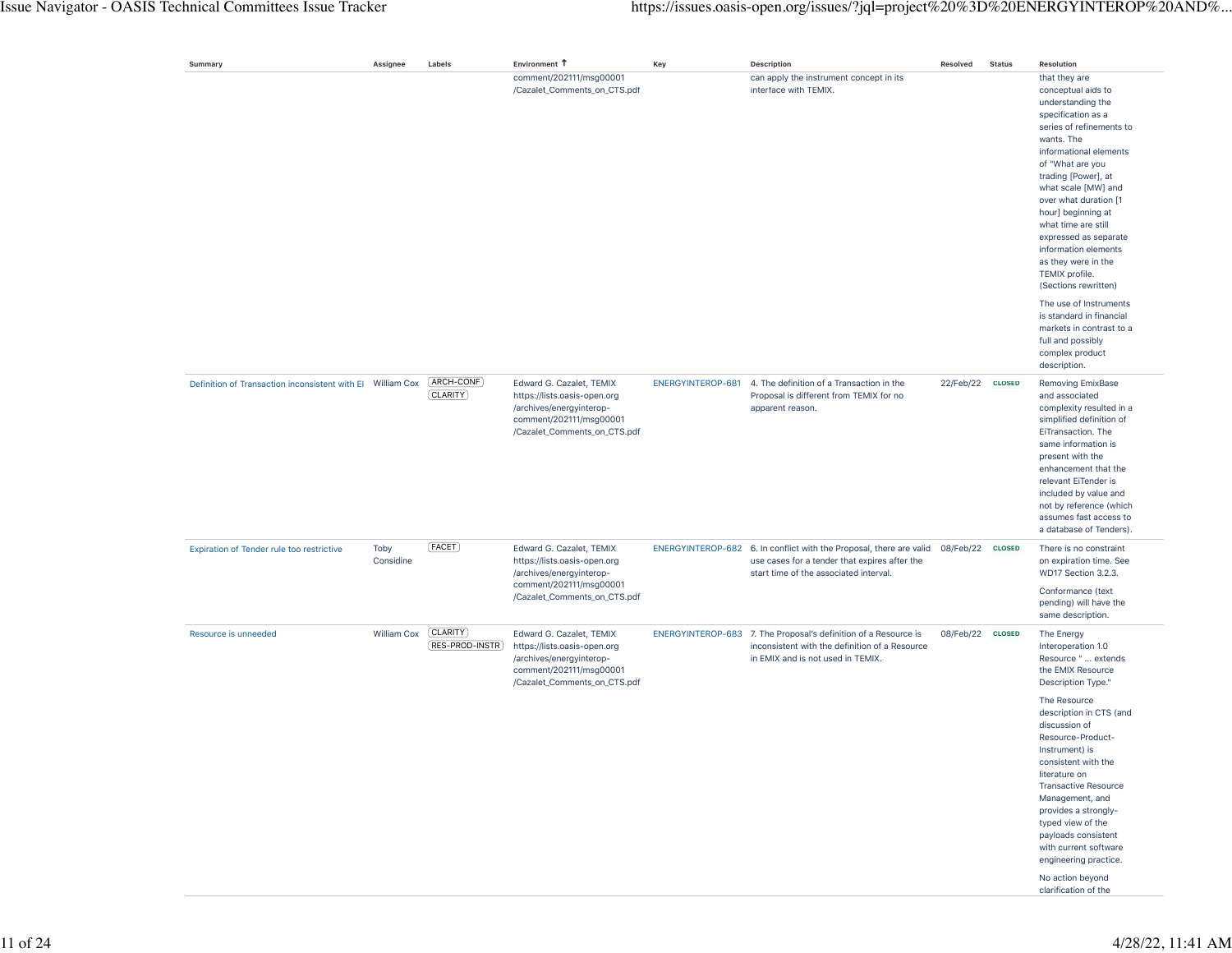| Summary                                  | Assignee            | Labels                | Environment T                                                                                                                                   | Key | Description                                                                                                                                                                                                                                                                                                  | Resolved  | <b>Status</b> | Resolution                                                                                                                                                                      |
|------------------------------------------|---------------------|-----------------------|-------------------------------------------------------------------------------------------------------------------------------------------------|-----|--------------------------------------------------------------------------------------------------------------------------------------------------------------------------------------------------------------------------------------------------------------------------------------------------------------|-----------|---------------|---------------------------------------------------------------------------------------------------------------------------------------------------------------------------------|
| <b>Eliminate Cancel Tender</b>           | Toby<br>Considine   | [FACET]               | Edward G. Cazalet, TEMIX<br>https://lists.oasis-open.org                                                                                        |     | ENERGYINTEROP-684 8. The Cancel Tender operation cannot be<br>required in any TEMIX implementation                                                                                                                                                                                                           | 27/Apr/22 | <b>CLOSED</b> | model.<br>No action.<br>EiCancelTender has                                                                                                                                      |
|                                          |                     |                       | /archives/energyinterop-<br>comment/202111/msg00001<br>/Cazalet_Comments_on_CTS.pdf                                                             |     | because a Party executing more than one<br>transaction cannot rely on both transactions<br>being executed. Moreover, tender<br>cancelation can be an invitation to market<br>manipulation.                                                                                                                   |           |               | been in Energy<br>Interoperation and its<br>TEMIX profile since at<br>least 2014.                                                                                               |
|                                          |                     |                       |                                                                                                                                                 |     |                                                                                                                                                                                                                                                                                                              |           |               | NOTE: Still needs<br>reference and text on<br><b>Distribiuted Agreement</b><br>Protocols.                                                                                       |
| Are EiQuote and EiDelivery needed?       | Toby<br>Considine   | [FACET]               | Edward G. Cazalet, TEMIX<br>https://lists.oasis-open.org<br>/archives/energyinterop-<br>comment/202111/msg00001<br>/Cazalet_Comments_on_CTS.pdf |     | ENERGYINTEROP-685 9. The omission in the Proposal of EiQuote is<br>not an improvement as this service should<br>never have been in TEMIX. Likewise, the<br>Proposal's omission of the EiDelivery service<br>makes no sense, especially as the<br>Proposal has a significant discussion of<br>Delivery.       | 23/Mar/22 | <b>CLOSED</b> | The Quote and Ticker<br>Facets address the first<br>part of the comment.<br>The Delivery Facet is<br>now in the<br>specification.                                               |
| <b>Position Service unworkable</b>       | William Cox [FACET] |                       | Edward G. Cazalet, TEMIX<br>https://lists.oasis-open.org<br>/archives/energyinterop-                                                            |     | ENERGYINTEROP-686 10. The Proposal's discussion of a Position<br>Service is incomplete and likely unworkable<br>because of design flaws in the Proposal.                                                                                                                                                     | 21/Feb/22 | <b>CLOSED</b> | No action.<br>Not clear what's                                                                                                                                                  |
|                                          |                     |                       | comment/202111/msg00001<br>/Cazalet_Comments_on_CTS.pdf                                                                                         |     |                                                                                                                                                                                                                                                                                                              |           |               | claimed unworkable.<br>The Position Facet is<br>used in working open<br>source code.                                                                                            |
| Are Independent Markets required?        | William Cox         | (CLARITY)<br>(MARKET) | Edward G. Cazalet, TEMIX<br>https://lists.oasis-open.org<br>/archives/energyinterop-<br>comment/202111/msg00001<br>/Cazalet_Comments_on_CTS.pdf |     | ENERGYINTEROP-687 11. While the Proposal includes bilateral<br>transactions, the Proposal's favored<br>alternative of independent, local clearing<br>markets (market engines) is unworkable in a<br>grid where fine locational and time granularity<br>is essential, and liquidity of tenders is<br>minimal. | 22/Feb/22 | <b>CLOSED</b> | The point is well taken.<br>The Over-The-Counter<br>mechanisms and an<br>initial discussion of<br>registration of bilateral<br>transactions partially<br>addresses the issue.   |
| <b>End-Party Participation unhelpful</b> | William Cox         | (MARKET)              | Edward G. Cazalet, TEMIX<br>https://lists.oasis-open.org<br>/archives/energyinterop-<br>comment/202111/msg00001<br>/Cazalet_Comments_on_CTS.pdf |     | ENERGYINTEROP-688 12. End Party participation in local clearing<br>markets offered in the Proposal will typically<br>see low participation and low liquidity, so such<br>markets will be inefficient and unworkable<br>except perhaps in exceptional circumstances.                                          | 01/Mar/22 | <b>CLOSED</b> | Text was re-written to<br>indicate that alternate<br>market models are<br>options that could be<br>done, not mandates to<br>do.                                                 |
|                                          |                     |                       |                                                                                                                                                 |     |                                                                                                                                                                                                                                                                                                              |           |               | This general fix was<br>applied in several parts<br>of the document.                                                                                                            |
|                                          |                     |                       |                                                                                                                                                 |     |                                                                                                                                                                                                                                                                                                              |           |               | The Over-The-Counter<br>mechanisms and an<br>initial discussion of<br>registration of bilateral<br>transactions partially<br>address liquidity and<br>participation issues.     |
| Offset Time unworkable                   | Toby<br>Considine   | [MARKET]              | Edward G. Cazalet, TEMIX<br>https://lists.oasis-open.org<br>/archives/energyinterop-<br>comment/202111/msg00001<br>/Cazalet_Comments_on_CTS.pdf |     | ENERGYINTEROP-689 13. The Proposal's option to have markets<br>with offset Start Times is unworkable and<br>unnecessary.                                                                                                                                                                                     | 23/Mar/22 | <b>CLOSED</b> | Not clear how offset<br>markets are<br>"unworkable" - please<br>clarity. This descriptive<br>attribute seems not to<br>limit capabilities.                                      |
|                                          |                     |                       |                                                                                                                                                 |     |                                                                                                                                                                                                                                                                                                              |           |               | One use case is<br>substation with offsets<br>for different feeder<br>markets, limiting time-<br>based strike time<br>destructive<br>interactions, commonly<br>applied in 61850 |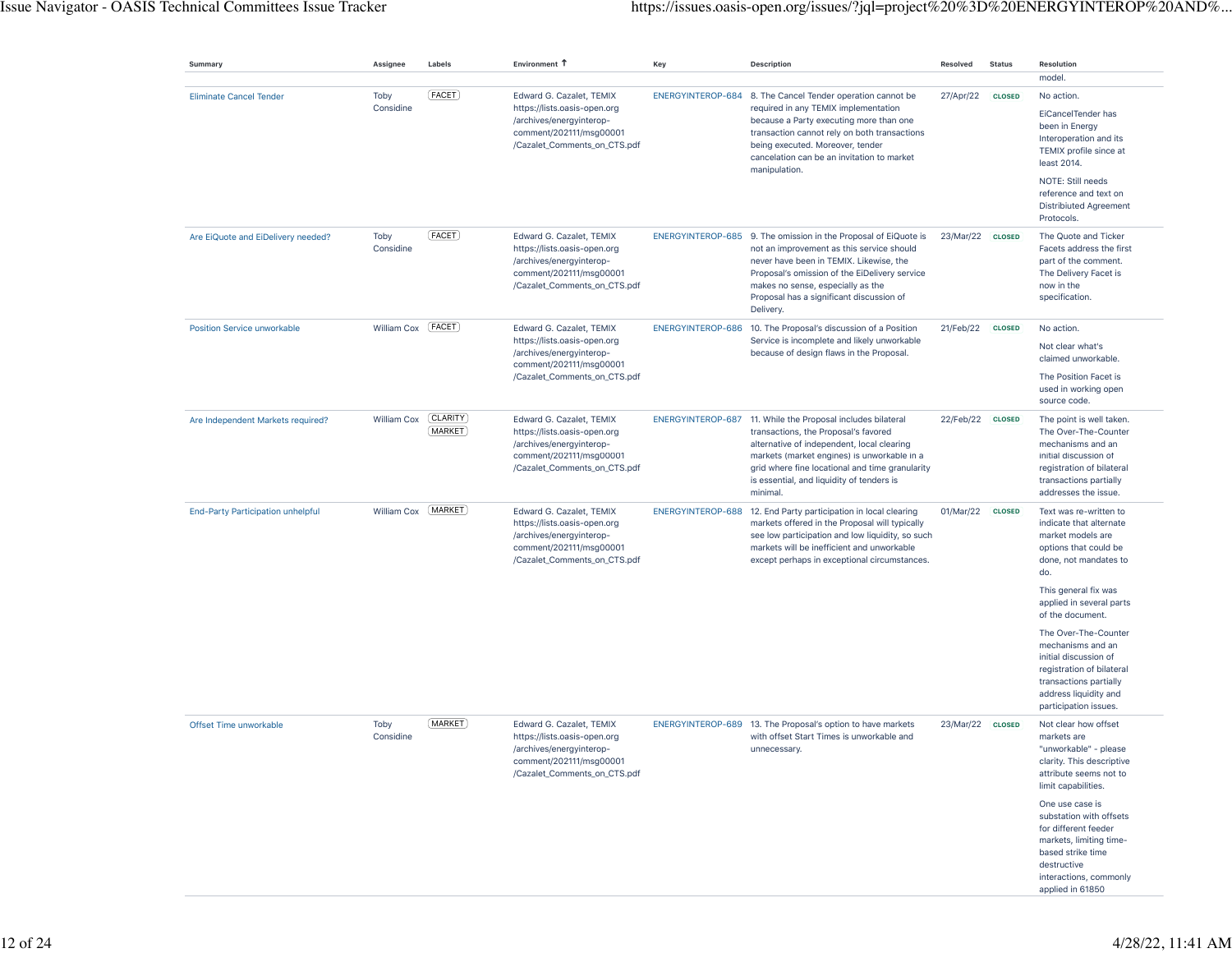| Summary                            | Assignee          | Labels                  | Environment T                                                                                                                                   | Key               | Description                                                                                                                                                                                                                                                                                                                                                                                                                                                                                                                                                                                                                                                                                                                                                                                                                                                     | Resolved  | <b>Status</b> | Resolution<br>environments.                                                                                                                                                                                                                                                                                   |
|------------------------------------|-------------------|-------------------------|-------------------------------------------------------------------------------------------------------------------------------------------------|-------------------|-----------------------------------------------------------------------------------------------------------------------------------------------------------------------------------------------------------------------------------------------------------------------------------------------------------------------------------------------------------------------------------------------------------------------------------------------------------------------------------------------------------------------------------------------------------------------------------------------------------------------------------------------------------------------------------------------------------------------------------------------------------------------------------------------------------------------------------------------------------------|-----------|---------------|---------------------------------------------------------------------------------------------------------------------------------------------------------------------------------------------------------------------------------------------------------------------------------------------------------------|
|                                    |                   |                         |                                                                                                                                                 |                   |                                                                                                                                                                                                                                                                                                                                                                                                                                                                                                                                                                                                                                                                                                                                                                                                                                                                 |           |               | Add clarifying text to<br>the characteristics<br>table.                                                                                                                                                                                                                                                       |
| CTS incompatible with CTS 2016     |                   | William Cox [ARCH-CONF] | Edward G. Cazalet, TEMIX<br>https://lists.oasis-open.org<br>/archives/energyinterop-<br>comment/202111/msg00001<br>/Cazalet_Comments_on_CTS.pdf |                   | ENERGYINTEROP-690 14. The Proposal for Common Transactive<br>Services (CTS) offers no more interoperability<br>(likely less because of flaws) than TEMIX. As a<br>result, CTS is oversold in this Proposal. In<br>addition, the Proposal does not<br>fully implement and is incompatible with the<br>CTS in CTS2016 for reasons described above.                                                                                                                                                                                                                                                                                                                                                                                                                                                                                                                | 27/Apr/22 | <b>CLOSED</b> | CTS2016 was<br>proposed outside a<br>standards process. As<br>open source<br>implementations<br>evolved, CTS evolved<br>to address integration<br>with financial markets<br>and limit complexity,<br>while maintaining<br>consistency with<br>current software<br>engineering and<br>architecture principles. |
|                                    |                   |                         |                                                                                                                                                 |                   |                                                                                                                                                                                                                                                                                                                                                                                                                                                                                                                                                                                                                                                                                                                                                                                                                                                                 |           |               | In short, CTS 2016 was<br>not a standard, and<br>compatibility with an<br>informal specification is<br>atypical.                                                                                                                                                                                              |
| More complex than TEMIX            | William Cox       | ARCH-CONF               | Edward G. Cazalet, TEMIX<br>https://lists.oasis-open.org<br>/archives/energyinterop-<br>comment/202111/msg00001<br>/Cazalet_Comments_on_CTS.pdf | ENERGYINTEROP-691 | 15. The Proposal does not simplify TEMIX as<br>claimed. Most, if not all, of the claimed<br>benefits of the Proposal, are provided by<br>TEMIX. The Proposal's messages are not<br>simpler than TEMIX messages and are<br>likely incompatible (the messages are not yet<br>published). TEMIX, as it stands, is fully<br>capable of providing transactive services in<br>any market, although its documentation in<br>EMIX and EI could be "cleaned up" in a<br>new standalone TEMIX profile of these<br>standards. Hence the Proposal only adds<br>confusion to the detriment of Transactive<br>Energy progress                                                                                                                                                                                                                                                 | 23/Mar/22 | <b>CLOSED</b> | CTS avoids the<br>complexity of EMIX,<br>providing a<br>semantically identical<br>(therefore mappable)<br>and easier to integrate<br>approach for modern<br>systems including<br>financial markets.<br>No action.                                                                                             |
| Mantissa and Scale throughout spec | Toby<br>Considine | (CLARITY)<br>(PREREQ)   | H Walter<br>Johnson https://lists.oasis-<br>open.org/archives<br>/energyinterop-comment/202111<br>/msg00007.html                                | ENERGYINTEROP-696 | Interesting work. Thanks for the opportunity<br>to review. Here are a few things I noticed as<br>I read through the doc.<br>The definition of Scale in Table 3-3 appears<br>to be incorrect. Scale is defined there as<br>the Mantissa that specifies the size of the<br>Resource Unit and the example given<br>states that megawatts has a mantissa of 6.<br>Assuming we are working in base 10, the<br>prefix mega- refers to the 6th power of 10<br>(10^6), where 6 is the EXPONENT of the<br>number, not the mantissa. In standard<br>scientific notation, mantissa refers to the<br>digits without the 10^n part. Therefore, the<br>definition of scale should be the EXPONENT<br>of the size prefix (mega or 6 in the<br>example), not the mantissa (the fractional<br>part or precision of the number).<br>Nevertheless, the effect of the definition of | 08/Feb/22 | <b>CLOSED</b> | Applied suggested<br>clarifications.                                                                                                                                                                                                                                                                          |
|                                    |                   |                         |                                                                                                                                                 |                   | scale is correct: the example for Size (5<br>kW), with the explanation that the 5 is the<br>size and 3 is the scale, makes sense, since<br>the scale part of this is kilo-â (10^3) and<br>thus the exponent (NOT the mantissa) of 5 x<br>10^3 is 3. But why is Size constrained to be<br>an integer? Why not allow a Product to                                                                                                                                                                                                                                                                                                                                                                                                                                                                                                                                 |           |               |                                                                                                                                                                                                                                                                                                               |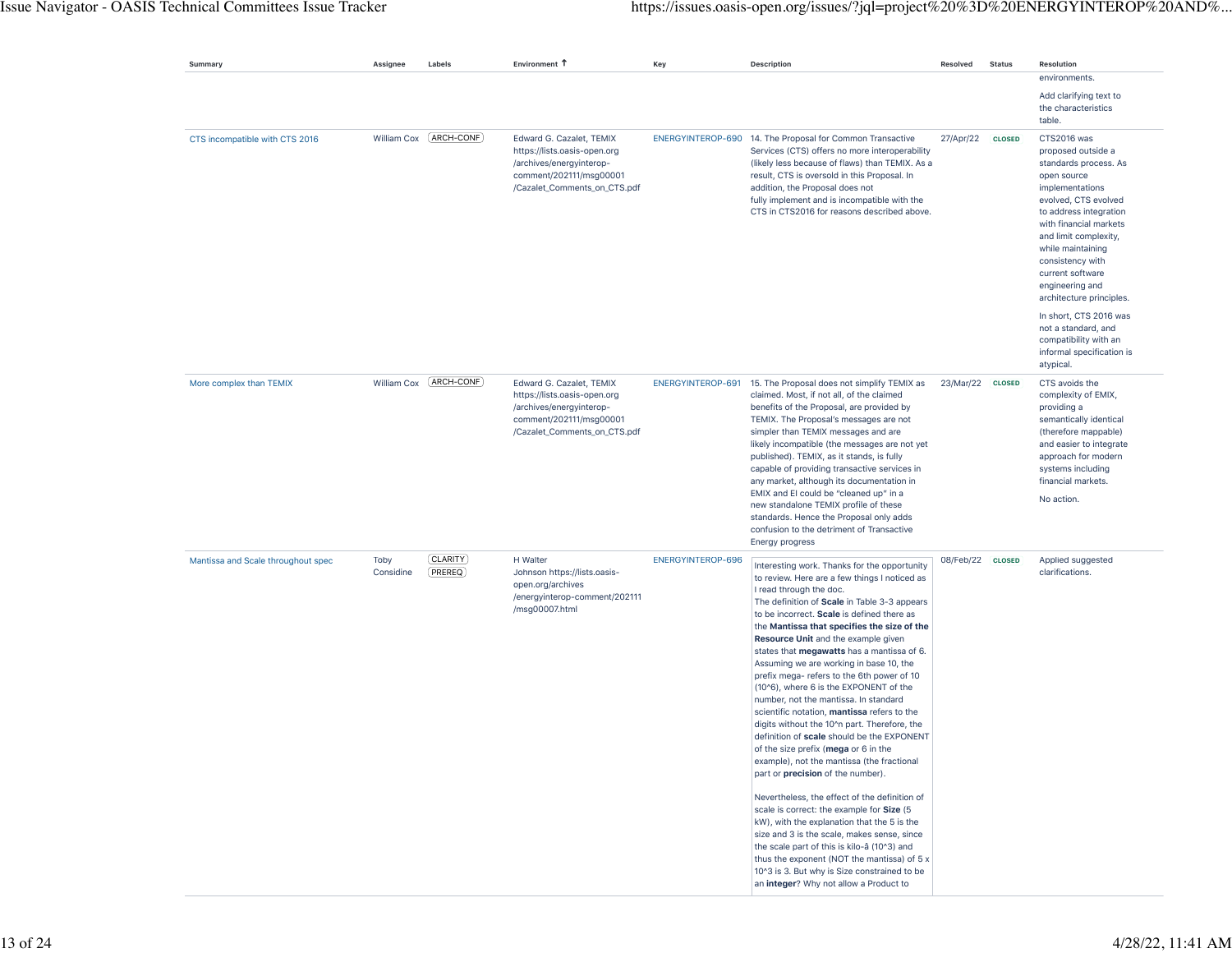| Summary                      | Assignee          | Labels                  | Environment T                                                                                                          | Key               | <b>Description</b>                                                                                                                                                                                                                                                                                                                                                                                                                                                                                                                     | Resolved         | <b>Status</b> | <b>Resolution</b>                                                                                                                                                                                                                                                                                                                                                                                                                                                                                                                        |
|------------------------------|-------------------|-------------------------|------------------------------------------------------------------------------------------------------------------------|-------------------|----------------------------------------------------------------------------------------------------------------------------------------------------------------------------------------------------------------------------------------------------------------------------------------------------------------------------------------------------------------------------------------------------------------------------------------------------------------------------------------------------------------------------------------|------------------|---------------|------------------------------------------------------------------------------------------------------------------------------------------------------------------------------------------------------------------------------------------------------------------------------------------------------------------------------------------------------------------------------------------------------------------------------------------------------------------------------------------------------------------------------------------|
|                              |                   |                         |                                                                                                                        |                   | have a fractional Size (for example "0.5<br>MW") rather than requiring this to be<br>expressed as 500 kW (or even 500000<br>$W$ ?                                                                                                                                                                                                                                                                                                                                                                                                      |                  |               |                                                                                                                                                                                                                                                                                                                                                                                                                                                                                                                                          |
|                              |                   |                         |                                                                                                                        |                   | I'm not sure that I understand the example<br>of Stream Payload Mantissa in Table 5-1,<br>but it seems to contain the same confusion<br>between mantissa and exponent.                                                                                                                                                                                                                                                                                                                                                                 |                  |               |                                                                                                                                                                                                                                                                                                                                                                                                                                                                                                                                          |
|                              |                   |                         |                                                                                                                        |                   | The definition of Quantity Scale in Table<br>6-2 definitely confuses mantissa and<br>exponent.                                                                                                                                                                                                                                                                                                                                                                                                                                         |                  |               |                                                                                                                                                                                                                                                                                                                                                                                                                                                                                                                                          |
| Conformance with WS-Calendar |                   | William Cox (ARCH-CONF) | H Walter<br>Johnson https://lists.oasis-<br>open.org/archives                                                          | ENERGYINTEROP-697 | When discussing Conformance (Section 14),<br>line 780 says Portions of CTS conform to and<br>use updated and simplified versions of the                                                                                                                                                                                                                                                                                                                                                                                                | 07/Feb/22        | <b>CLOSED</b> | Corrected reference to<br>show CAL-MIN not<br>[WS-Calendar]                                                                                                                                                                                                                                                                                                                                                                                                                                                                              |
|                              |                   |                         | /energyinterop-comment/202111<br>/msg00007.html                                                                        |                   | specifications. I guess it's possible for a<br>spec's conformance rules to allow the CTS<br>spec to both conform to it and to extend it,<br>but it does sound somewhat paradoxical.<br>Besides, the WS-Calendar spec says [lines<br>1553-1554] that "Specifications thatclaim<br>conformance with WS-Calendar SHALL define<br>the business meaning of zero duration<br>Intervals and I don't find that in the CTS spec.                                                                                                                |                  |               | A future draft will add<br>an Informative<br>Appendix to describe<br>conformance with the<br><b>TEMIX profile of Energy</b><br>Interoperation (using<br>the methods of IEC<br>62746-10-3)                                                                                                                                                                                                                                                                                                                                                |
| <b>Editorial Minor</b>       | Toby<br>Considine | [editorial]             | H Walter<br>Johnson https://lists.oasis-<br>open.org/archives<br>/energyinterop-comment/202111<br>/msg00007.html       |                   | ENERGYINTEROP-698 Some miscellaneous typos:<br>Line 356: "that to shallow" should<br>probably read "that are too shallow".<br>Line 668, "report and power" should<br>probably read "report any power".<br>Line 712: "match buy and" should<br>probably read "match buyer and".<br>Line 912: "seller increase" should<br>probably read "seller to increase"<br>Line 914-15: "the sender" should<br>probably read something like "the<br>identities of the sender".<br>Line 916: "able detect" should<br>probably read "able to detect". | 01/Mar/22 CLOSED |               | Agreed. Changes<br>accepted.                                                                                                                                                                                                                                                                                                                                                                                                                                                                                                             |
| <b>Tender Update</b>         | Toby<br>Considine | (ARCH-CONF)             | Horia Pop; Lateral Inc<br>https://lists.oasis-open.org<br>/archives/energyinterop-<br>comment/202112<br>/msg00001.html |                   | ENERGYINTEROP-726 Tender Facet - Update<br>The standard does not call for an Update<br>Tender payload. There are multiple practical<br>instances where an actor would have to<br>update an uncommitted tender. A The<br>alternative of canceling and resubmitting,<br>introduces more implementation complexity,<br>excessive communication, and dead time of<br>potential missed transactions.Â<br>[Lines 545]                                                                                                                        | 08/Jan/22        | <b>CLOSED</b> | No action.<br>A capability to Update<br>Tender potentially<br>creates complex<br>distributed agreement<br>protocol issues. What<br>is the status of an<br>already issued contract<br>that partially consumed<br>a Tender, and still<br>referencing that<br>Tender, if the Price<br>and/or the Quantity of<br>that tender is Updated?<br>In cases where the<br>matching engine uses<br>Time if Issue to award<br>contract to the earlier<br>of two similar tenders,<br>is the original Tender<br>date or the Updated<br>Tender Date used? |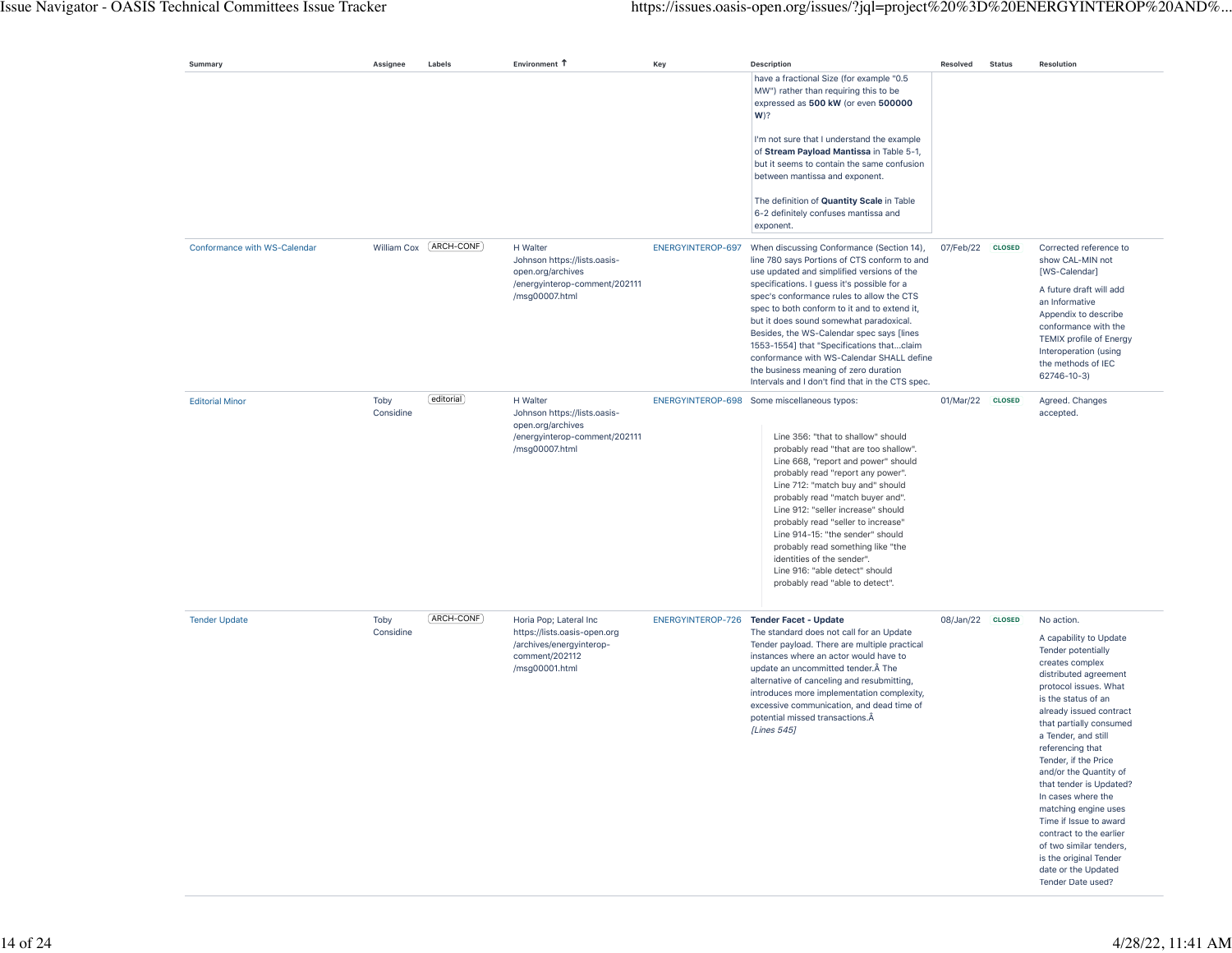| Summary                           | Assignee             | Labels                | Environment T                                                                                                          | Key               | <b>Description</b>                                                                                                                                                                                                                                                                                                                                                                                                                                                                                                                                                                                                                                                                                                                                              | Resolved         | <b>Status</b> | <b>Resolution</b>                                                                                                                                                                                                                                                                                                                          |
|-----------------------------------|----------------------|-----------------------|------------------------------------------------------------------------------------------------------------------------|-------------------|-----------------------------------------------------------------------------------------------------------------------------------------------------------------------------------------------------------------------------------------------------------------------------------------------------------------------------------------------------------------------------------------------------------------------------------------------------------------------------------------------------------------------------------------------------------------------------------------------------------------------------------------------------------------------------------------------------------------------------------------------------------------|------------------|---------------|--------------------------------------------------------------------------------------------------------------------------------------------------------------------------------------------------------------------------------------------------------------------------------------------------------------------------------------------|
|                                   |                      |                       |                                                                                                                        |                   |                                                                                                                                                                                                                                                                                                                                                                                                                                                                                                                                                                                                                                                                                                                                                                 |                  |               | The indicated action,<br>that the Actor cancel<br>the original tender and<br>issues the new, is the<br>appropriate choice.<br>The expectation is that<br>any part of the Tender<br>consumed by a<br>Contract prior to the<br>"cancel" stands as it is.                                                                                     |
| Product, Instrument, and Interval | Toby<br>Considine    | None                  | Horia Pop; Lateral Inc<br>https://lists.oasis-open.org<br>/archives/energyinterop-<br>comment/202112<br>/msg00001.html |                   | ENERGYINTEROP-728 Tender Facet â Product, Instrument, and<br><b>Interval</b><br>Is not Interval a key aspect of an Instrument<br>instead of a product? (Duration is an aspect<br>of the product).<br>[Lines 555]                                                                                                                                                                                                                                                                                                                                                                                                                                                                                                                                                | 08/Jan/22        | <b>CLOSED</b> | Applied correction I265<br><b>WD12</b>                                                                                                                                                                                                                                                                                                     |
| <b>Editorial</b>                  | Toby<br>Considine    | editorial             | Horia Pop; Lateral Inc<br>https://lists.oasis-open.org<br>/archives/energyinterop-<br>comment/202112<br>/msg00001.html | ENERGYINTEROP-736 | Minor typos and formatting issues<br>"Is a means", double use of the word<br>10<br>including.<br>Inconsistent use of periods on<br>249<br>definitions.<br>"involves a includes"<br>668<br>ÄUnpaired closing quotes around<br>918<br>man-in-the-middle<br>Typo used the word tame instead of<br>980<br>the same.<br>Keywords section, RFC2119 is a<br>Page<br>$\overline{2}$<br>broken hyperlink.                                                                                                                                                                                                                                                                                                                                                                | 08/Jan/22        | <b>CLOSED</b> | Typos corrected.<br>Section 1 with TRM<br>discussion has been<br>rewritten for ctsWD13<br>and later.                                                                                                                                                                                                                                       |
| <b>Power vs Energy</b>            | Toby<br>Considine    | [CLARITY]<br>(PREREQ) | Horia Pop; Lateral Inc<br>https://lists.oasis-open.org<br>/archives/energyinterop-<br>comment/202112<br>/msg00001.html | ENERGYINTEROP-719 | <b>Power vs Energy</b><br>In the initial part of the document both power<br>and energy are referred to as acceptable<br>values for a Resource. Given thereas an<br>ongoing confusion between power and<br>energy, I believe the TC should not promote<br>both in the standard as acceptable. To have<br>any practical TE use energy must always be<br>bound to a unit of time and thus a rate of<br>delivery (power). Whether the power should<br>be levelized or follow an acceptable curve<br>within the interval as defined in [EMIX] thatâs<br>beyond the scope. The resource that an actor<br>tenders, transacts, delivers, and settles is<br>energy. Power is just an attribute of that<br>energy tender, contract, and delivery.<br>[Lines 11,16,17,229] | 22/Feb/22        | <b>CLOSED</b> | Section 3.2.1 defines<br><b>Resource Designator</b><br>as an extensible<br>enumeration as<br>suggested elsewhere.<br>Market participants use<br>their own conceptual<br>models which continue<br>to include power,<br>energy, and other<br>resources. The<br>understanding of e.g.<br>delivery rates is<br>typically not separated<br>out. |
| <b>Market Rules Enforcement</b>   | Toby<br>Considine    | [FACET] [MARKET]      | Horia Pop; Lateral Inc<br>https://lists.oasis-open.org<br>/archives/energyinterop-<br>comment/202112<br>/msg00001.html | ENERGYINTEROP-720 | <b>Market Rules Enforcement</b><br>Until the standard covers the facets,<br>operation, and information models of an<br>auditor and enforcer actor, the free<br>interoperation of distinct conforming<br>implementation is going to be hindered. It is<br>hard to imagine a vendor accepting a<br>standard-conforming actor with a distinct<br>implementation to trade freely, knowing it can<br>introduce malicious behavior and that thereâs<br>no standard way to inhibit it that the actor<br>would oblige by.<br>[Lines 195]                                                                                                                                                                                                                                | 23/Mar/22 CLOSED |               | Actor behavior is<br>filtered through the<br>narrow CTS definition.<br>Enforcement of market<br>rules includes<br>EiResponse to describe<br>why a request is<br>rejected.<br>Reconsider this<br>analysis for Public<br>Review 2, as much has<br>changed.                                                                                   |
| Market vs Marketplace             | William Cox [MARKET] |                       | Horia Pop; Lateral Inc<br>https://lists.oasis-open.org                                                                 | ENERGYINTEROP-721 | <b>Market vs Marketplace Context</b><br>When discussing [EMIX] and further down                                                                                                                                                                                                                                                                                                                                                                                                                                                                                                                                                                                                                                                                                 | 11/Apr/22        | <b>CLOSED</b> | Accepted. Market and<br>Marketplace Facets                                                                                                                                                                                                                                                                                                 |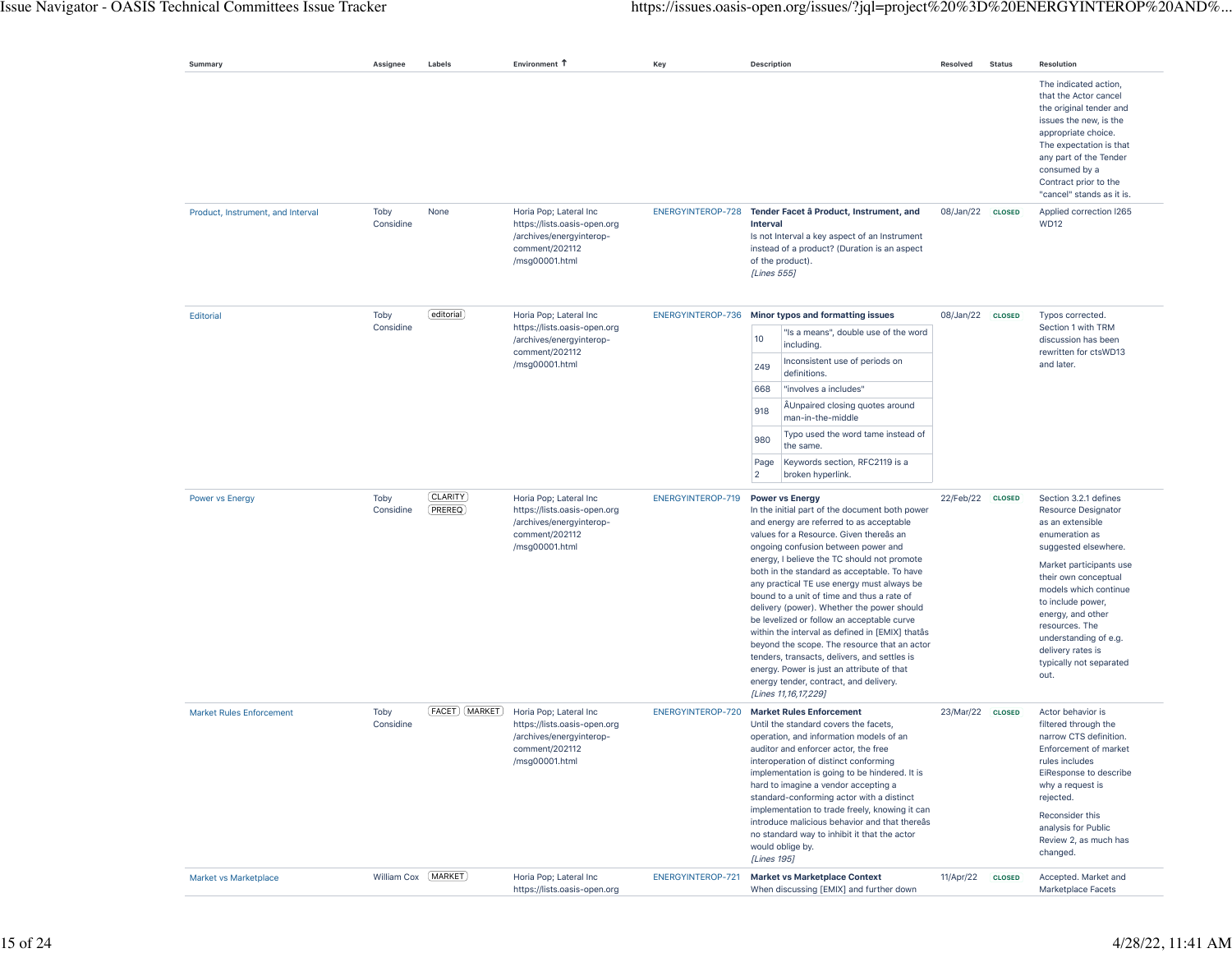| Summary                              | Assignee          | Labels                                | Environment T                                                                                                          | Key                                       | <b>Description</b>                                                                                                                                                                                                                                                                                                                                                                                                                                                                                                                                                                      | <b>Resolved</b>  | <b>Status</b> | Resolution                                                                                                                                                                                                                                                                                                                                                                                                                                                                                                                                                                                                  |
|--------------------------------------|-------------------|---------------------------------------|------------------------------------------------------------------------------------------------------------------------|-------------------------------------------|-----------------------------------------------------------------------------------------------------------------------------------------------------------------------------------------------------------------------------------------------------------------------------------------------------------------------------------------------------------------------------------------------------------------------------------------------------------------------------------------------------------------------------------------------------------------------------------------|------------------|---------------|-------------------------------------------------------------------------------------------------------------------------------------------------------------------------------------------------------------------------------------------------------------------------------------------------------------------------------------------------------------------------------------------------------------------------------------------------------------------------------------------------------------------------------------------------------------------------------------------------------------|
|                                      |                   |                                       | /archives/energyinterop-<br>comment/202112<br>/msg00001.html                                                           |                                           | when discussing the Market facet market<br>context/characteristics are used<br>inconsistently introducing confusion. To<br>exemplify contrast the definition in Table 2-1,<br>with the definition in Table 3-4 and Table 3-5,<br>and section 6.1. I suggest clarifying what<br>definition is the one adopted by CTS and the<br>distinctions with [EMIX] and [EI].<br>The order of models in section 6 implies that<br>an actor first requests the Market Context and<br>then the Marketplace Context. In the real<br>world, this would be in reverse.<br>[Lines 249, 282,367, 465, 492] |                  |               | rewritten to clarify and<br>address confusing text.                                                                                                                                                                                                                                                                                                                                                                                                                                                                                                                                                         |
| Market-Product-Resource Relationship | Toby<br>Considine | CLARITY<br>(MARKET)<br>RES-PROD-INSTR | Horia Pop; Lateral Inc<br>https://lists.oasis-open.org<br>/archives/energyinterop-<br>comment/202112<br>/msg00001.html | ENERGYINTEROP-722                         | <b>Market-Product-Resource Relationship</b><br>In a few places in the standard, there is<br>vagueness that can be misinterpreted around<br>the cardinality relationship between a market,<br>product, and resource.<br>[Lines 249 Table 2-1]                                                                                                                                                                                                                                                                                                                                            | 22/Feb/22 CLOSED |               | Rewrite the discussion<br>of Products and<br>Markets to clarify.                                                                                                                                                                                                                                                                                                                                                                                                                                                                                                                                            |
| <b>Matching Engine Privacy</b>       | Toby<br>Considine | (MARKET)<br>PRIV-SEC                  | Horia Pop; Lateral Inc<br>https://lists.oasis-open.org<br>/archives/energyinterop-<br>comment/202112<br>/msg00001.html |                                           | ENERGYINTEROP-723 Matching Engine Privacy<br>I believe the matching algorithm (or at least<br>the type) in a market should be public<br>information to the participants not hidden. It<br>provides trust in the market and allows<br>participants to develop trading strategies<br>accordingly.<br>[Lines 273]                                                                                                                                                                                                                                                                          | 12/Apr/22        | <b>CLOSED</b> | Add both a capability<br>for curves and clearing<br>style to Market<br>Characteristics in<br>Section 8.4 and use in<br>9.4.                                                                                                                                                                                                                                                                                                                                                                                                                                                                                 |
| <b>Transactions vs Contracts</b>     | Toby<br>Considine | [ARCH-CONF]<br>[editorial]            | Horia Pop; Lateral Inc<br>https://lists.oasis-open.org<br>/archives/energyinterop-<br>comment/202112<br>/msg00001.html | ENERGYINTEROP-724                         | <b>Transactions vs Contract</b><br>The standard implies a one-to-one<br>relationship between transaction and<br>contract. In practice, I believe it is more<br>appropriate to have a one-to-many<br>relationship between transactions and<br>contracts. Each party of a transaction will<br>receive its own distinct contract (the<br>counterparty may not be public to each<br>other). Also, for the market to match an<br>integral tender, t may have to match with<br>multiple counterparties tenders to create a<br>transaction.<br>[Lines 282, 318, 379]                           | 22/Feb/22 CLOSED |               | Line 282 (Table 2-2):<br>Added "Note: a Tender<br>for one side MAY<br>match more than one<br>Tender on the other<br>side, which would<br>generate multiple<br>Transactions."<br>Line 318 was actually<br>backward.<br>Was: When a<br>Transaction is created,<br>a contract is created<br>between the buyer and<br>the seller.<br>The section: "Party and<br>Counterparty in<br>Tenders and<br>Transactions" has been<br>re-written and<br>addresses and no<br>longer redefines the<br>material on table 2-2.<br>Line 379: this bullet list<br>is not place for<br>substantive discussion.<br>See fix in 282 |
| <b>Product Warrants</b>              | Toby<br>Considine | ARCH-CONF                             | Horia Pop; Lateral Inc<br>https://lists.oasis-open.org<br>/archives/energyinterop-<br>comment/202112<br>/msg00001.html | <b>ENERGYINTEROP-725 Product Warrants</b> | CTS provides a warning on segmentation and<br>shallow markets risk with the excessive use of<br>product warrants. I believe an actor can<br>achieve the same behavior by extending the<br>tender model within the same market with<br>additional attributes that specify a preference.<br>Therefore, the market matching engine can<br>try to satisfy that preference without the risk<br>of creating a shallow market.                                                                                                                                                                 | 12/Apr/22        | <b>CLOSED</b> | Warrants adhere to a<br>Product in a Market.<br>See Table 8-2 CTS<br>WD16.                                                                                                                                                                                                                                                                                                                                                                                                                                                                                                                                  |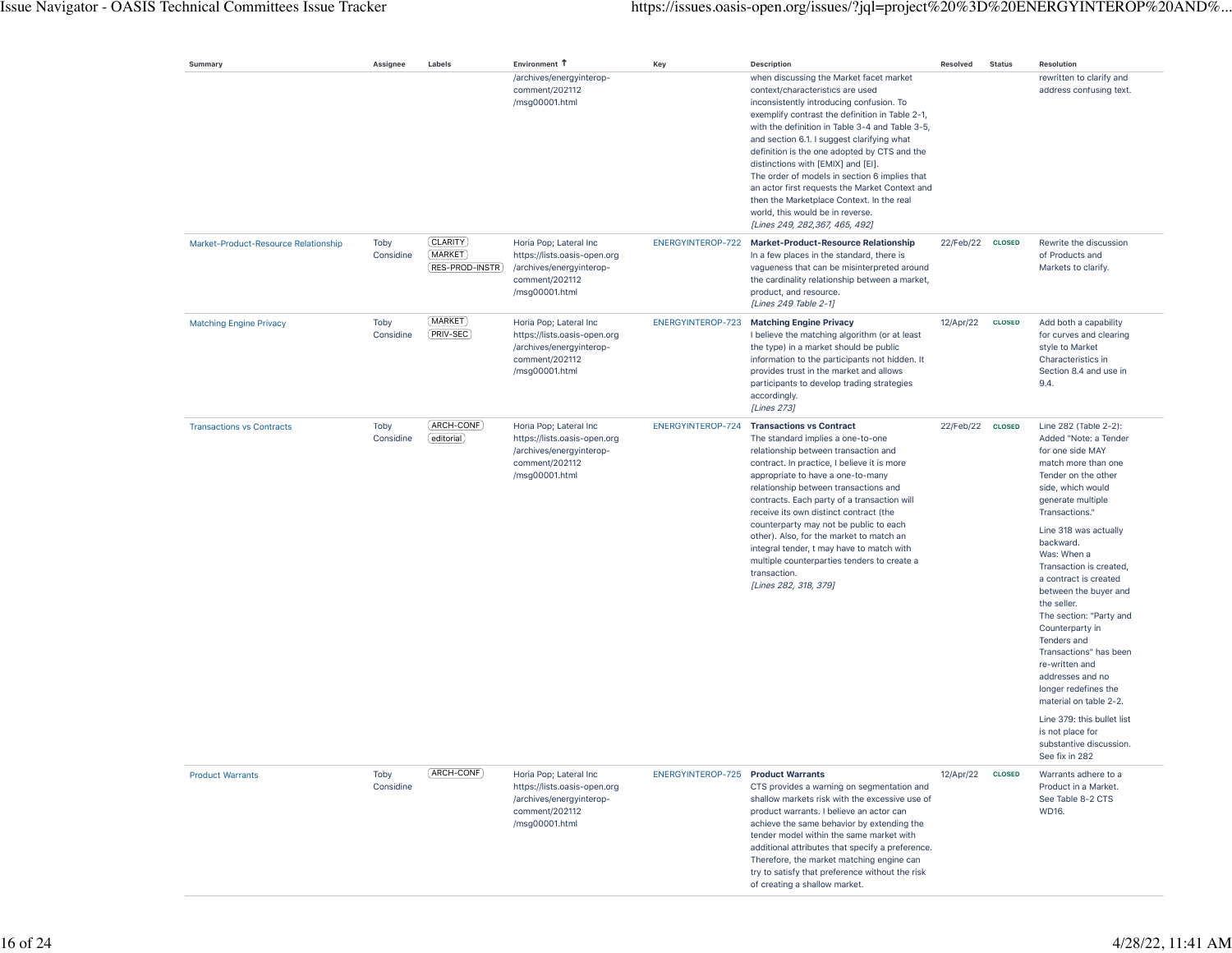| Summary                  | Assignee          | Labels                      | Environment T                                                                                                          | Key                      | <b>Description</b>                                                                                                                                                                                                                                                                                                                                                                                                                                                                                                                                                                                                                                                                                                                                               | <b>Resolved</b>  | <b>Status</b> | Resolution                                                                                                                                                                                                                                                                                     |
|--------------------------|-------------------|-----------------------------|------------------------------------------------------------------------------------------------------------------------|--------------------------|------------------------------------------------------------------------------------------------------------------------------------------------------------------------------------------------------------------------------------------------------------------------------------------------------------------------------------------------------------------------------------------------------------------------------------------------------------------------------------------------------------------------------------------------------------------------------------------------------------------------------------------------------------------------------------------------------------------------------------------------------------------|------------------|---------------|------------------------------------------------------------------------------------------------------------------------------------------------------------------------------------------------------------------------------------------------------------------------------------------------|
| <b>Distribute Tender</b> | Toby<br>Considine | (FACET)                     | Horia Pop; Lateral Inc<br>https://lists.oasis-open.org<br>/archives/energyinterop-<br>comment/202112<br>/msg00001.html | ENERGYINTEROP-727        | [Lines 348,355]<br>Tender Facet â Distribute Tender<br>I cannot find a practical use or understand the<br>need for EiDistributeTender payload.<br>[Lines 549]                                                                                                                                                                                                                                                                                                                                                                                                                                                                                                                                                                                                    | 08/Feb/22        | <b>CLOSED</b> | Deleted<br>EiDistributeTender. See<br>EiQuote for a similar<br>capability indicating a<br>specific "advertised"<br>tender.                                                                                                                                                                     |
| <b>Tender Payloads</b>   | Toby<br>Considine | (FACET)<br>(RES-PROD-INSTR) | Horia Pop; Lateral Inc<br>https://lists.oasis-open.org<br>/archives/energyinterop-<br>comment/202112<br>/msg00001.html |                          | ENERGYINTEROP-729 Tender Facet â Payloads Definition<br>Why is a resourceDesignator required when<br>the Atender already infers it? Tender implies<br>an instrument. Instrument implies product.<br>Product implies a market. Market implies a<br>resource. If the intent is to identify the<br>market, why not specify the product or<br>market directly?<br>Why is there a CounterPartyID in the<br>responses for EICreatedTender and<br>EiCanceledTender payload?<br>[Lines 572]                                                                                                                                                                                                                                                                              | 08/Feb/22 CLOSED |               | Rewrite Resource<br>Designator and clarify<br>Tender payload UML.<br><b>Resource Designator</b><br>rewritten; not an<br>attribute for Tender.<br>CounterParty may be<br>rewritten so is returned<br>in EiCreatedTender<br>CancelTender may<br>reference a bilateral or<br>market counterpartu. |
| <b>Transactive State</b> | William Cox       | [ARCH-CONF]                 | Horia Pop; Lateral Inc<br>https://lists.oasis-open.org<br>/archives/energyinterop-<br>comment/202112<br>/msg00001.html | ENERGYINTEROP-730        | <b>Transactive State</b><br>Transactive state values are not documented<br>in CTS nor [EMIX]. While one can imply the<br>meaning, the boundaries of each state seem<br>vague when analyzed. Is there an implied<br>order too? What state would a delivered and<br>settled tender take? Delivery or publication?Ä<br>What about in a market where settlement<br>occurs at the time of the transaction before<br>delivery?<br>Having the same transactive state map over<br>both tenders and transaction is a stretch<br>when taking the individual values. A This dual-<br>use also becomes a source of conflictual<br>information and implementations intent<br>between a tender transactive state and the<br>transaction transactive state.<br>[Lines 555, 599] | 08/Feb/22 CLOSED |               | Remove Transactive<br>State and discussion.                                                                                                                                                                                                                                                    |
| <b>Transaction Facet</b> | William Cox       | [FACET]                     | Horia Pop; Lateral Inc<br>https://lists.oasis-open.org<br>/archives/energyinterop-<br>comment/202112<br>/msg00001.html | <b>ENERGYINTEROP-731</b> | <b>Transaction Facet</b><br>The interaction pattern and payload are<br>confusing. The interaction diagram shows<br>Party and a Counter Party with the Party<br>initiating the EiCreateTransactionPayload().<br>This seems counterintuitive for a typical<br>scenario, where a market actor would match<br>two parties. For each of their contracts, one is<br>the Party the other CounterParty. The market<br>needs to notify each and Aconfirm the<br>transaction. What is the expected payload of<br>the market sent to the two parties?<br>EiCreateTransactionPayload or<br>EiCreatedTransactionPayload? In what<br>scenario does a Market actor need to expose<br>both? _ If the latter, who would<br>call EiCreateTransaction?<br>[Lines 592]               | 08/Feb/22 CLOSED |               | Clarified text.                                                                                                                                                                                                                                                                                |
| <b>Tender Privacy</b>    | Toby<br>Considine | [PRIV-SEC]                  | Horia Pop; Lateral Inc<br>https://lists.oasis-open.org<br>/archives/energyinterop-<br>comment/202112<br>/msq00001.html | ENERGYINTEROP-732        | <b>Tender Privacy</b><br>The individual tenders and parties are indeed<br>private information. But as with financial<br>markets, there is public information derived<br>from the tenders for each instrument. This<br>should include the top of the book that can<br>be an aggregation of multiple tenders (market<br>price/cheapest sell price and quantity, highest<br>buy price and quantity), market spread, and                                                                                                                                                                                                                                                                                                                                             | 12/Apr/22        | <b>CLOSED</b> | Update the Market<br><b>Information Facet</b><br>(Quote and Ticker) to<br>reflect useful<br>information for market<br>participants. Section 13<br>WD17, This addresses<br>privacy concerns as<br>well.                                                                                         |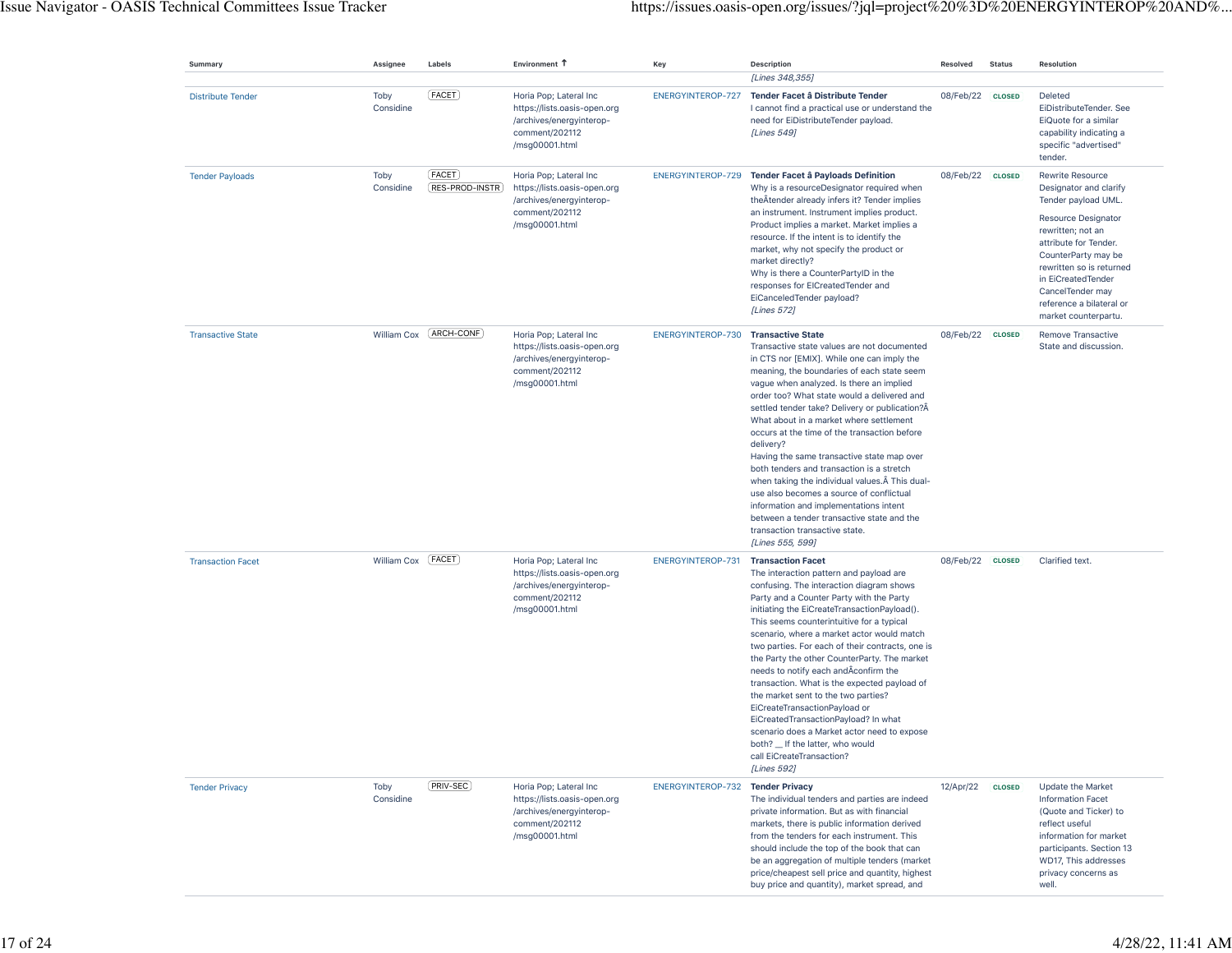| Summary                       | Assignee          | Labels                     | Environment 1                                                                                                                                                                             | Key                                    | <b>Description</b> |                                                                                                                                                                                                                                                                                                                                                                                                                                                                                                                                                                                                                                                                                                                                                                                                                                       | Resolved  | <b>Status</b> | <b>Resolution</b>                                                                                                                                                                                                                                                                                                                     |
|-------------------------------|-------------------|----------------------------|-------------------------------------------------------------------------------------------------------------------------------------------------------------------------------------------|----------------------------------------|--------------------|---------------------------------------------------------------------------------------------------------------------------------------------------------------------------------------------------------------------------------------------------------------------------------------------------------------------------------------------------------------------------------------------------------------------------------------------------------------------------------------------------------------------------------------------------------------------------------------------------------------------------------------------------------------------------------------------------------------------------------------------------------------------------------------------------------------------------------------|-----------|---------------|---------------------------------------------------------------------------------------------------------------------------------------------------------------------------------------------------------------------------------------------------------------------------------------------------------------------------------------|
|                               |                   |                            |                                                                                                                                                                                           |                                        |                    | market depth. Is there any scenario in which<br>TE will want to behave differently? Even if the<br>current market price for an instrument is<br>public it offers no guarantees. For a buy<br>tender to match in both price and quantity<br>(and possibly other aspects) the price will be<br>higher than the market price.<br>[Lines 592, 745]                                                                                                                                                                                                                                                                                                                                                                                                                                                                                        |           |               |                                                                                                                                                                                                                                                                                                                                       |
| <b>Quote Facet</b>            | Toby<br>Considine | (FACET)                    | Horia Pop; Lateral Inc<br>https://lists.oasis-open.org<br>/archives/energyinterop-<br>comment/202112<br>/msg00001.html                                                                    | ENERGYINTEROP-733 Quote Facet          |                    | The facet payloads do not seem to provide a<br>way for participants to ask for public market<br>information for an instrument. i.e. What is the<br>market price for 10kW at 11 AM tomorrow?<br>The same information may be publicly<br>distributed on price change, but a new actor<br>that just joined the market should have a way<br>to ask for that quote. What is the intended<br>purpose for Cancel Quote payload?                                                                                                                                                                                                                                                                                                                                                                                                              | 12/Apr/22 | <b>CLOSED</b> | Delete CancelQuote,<br>Add text on implicit<br>pub-sub for ticker and<br>quote; the transport<br>may maintain some<br>history or another actor<br>can.                                                                                                                                                                                |
| <b>Ticker Facet</b>           | Toby<br>Considine | (FACET)                    | Horia Pop; Lateral Inc<br>https://lists.oasis-open.org<br>/archives/energyinterop-<br>comment/202112<br>/msg00001.html                                                                    | ENERGYINTEROP-734 Ticker Facet         |                    | The ticker should obfuscate the parties. The<br>model should include for each instrument the<br>last transaction quantity and price, direction<br>of the price change since the previous<br>transaction, price change value.<br>Any request (or distribution for a ticker)<br>should default to only the last transaction but<br>historic (or time bounded) transactions could<br>be returned for each instrument. The goal of<br>the ticker is informative only. What is the<br>purpose of the Cancel Ticker?<br>[Lines 744,756]                                                                                                                                                                                                                                                                                                     | 12/Apr/22 | <b>CLOSED</b> | Rewrite Quote and<br><b>Ticker Facets to</b><br>address.<br>Direction is a derived<br>attribute with potential<br>value added. Should<br>not be included in<br><b>Ticker Facet.</b>                                                                                                                                                   |
| <b>Security &amp; Privacy</b> | Toby<br>Considine | [CLARITY]<br>$($ OTHER $)$ | Horia Pop; Lateral Inc<br>https://lists.oasis-open.org<br>/archives/energyinterop-<br>comment/202112<br>/msg00001.html                                                                    | ENERGYINTEROP-735 Security and Privacy |                    | Line 916 refers to encryption of messages<br>using a lower case "should" whilst on line 985<br>the same encryption of messages is referred<br>to with RFC uppercase MAY. This may inflict<br>contradicting/vague recommendations in<br>terms of message encryption. I suggest you<br>use the same term for the use of encryption. I<br>also believe that encryption, if not an absolute<br>requirement, should be at least referred to<br>with the word SHOULD and RECOMMENDED<br>as defined by RFC2119. The example on line<br>979 in reference to a distribution system<br>operator does not seem to be related to either<br>security or privacy. Line 988 is using a<br>confusing statement format. Consider<br>rephrasing for clarity "counterparty of the<br>market" to "market as the counterparty".<br>[Lines 916,985,979,988] | 22/Feb/22 | <b>CLOSED</b> | No action.<br>Plan to rewrite Privacy<br>section after Public<br>Review 2.                                                                                                                                                                                                                                                            |
| Joo Park comments (editorial) | Toby<br>Considine | None                       | Joo Young Park, NJIT and Energy ENERGYINTEROP-668<br>Mashup Lab. corrected<br>comments in<br>https://lists.oasis-open.org<br>/archives/energyinterop-<br>comment/202112<br>/msg00004.html |                                        | 669                | "Each market in a Marketplace has a<br>standard term which is the Counter<br>PartylD to use to indicate the" should<br>576 be changed to "Each market in a<br>Marketplace has a standard term<br>which is the Counter PartyID. This is<br>used to indicate the "<br>"For Position, a bounding interval is<br>643 specified"   Comma should be added<br>between position and 'a'<br>"Every contract involves a includes a<br>party that promises to buy as well as a<br>party that promises to sell" Should be<br>changed to "Every contract involves a                                                                                                                                                                                                                                                                                | 08/Jan/22 | <b>CLOSED</b> | Comment 1:<br>Rewrote entire Note to<br>be<br>"Among the Standard<br>Terms for a Market is<br>PartylD of that Market.<br>This MarketID indicates<br>the expectation that<br>the market will match<br>and clear the tender if<br>possible. To indicate a<br>bilateral exchange, i.e.,<br>a tender between two<br>specific parties, the |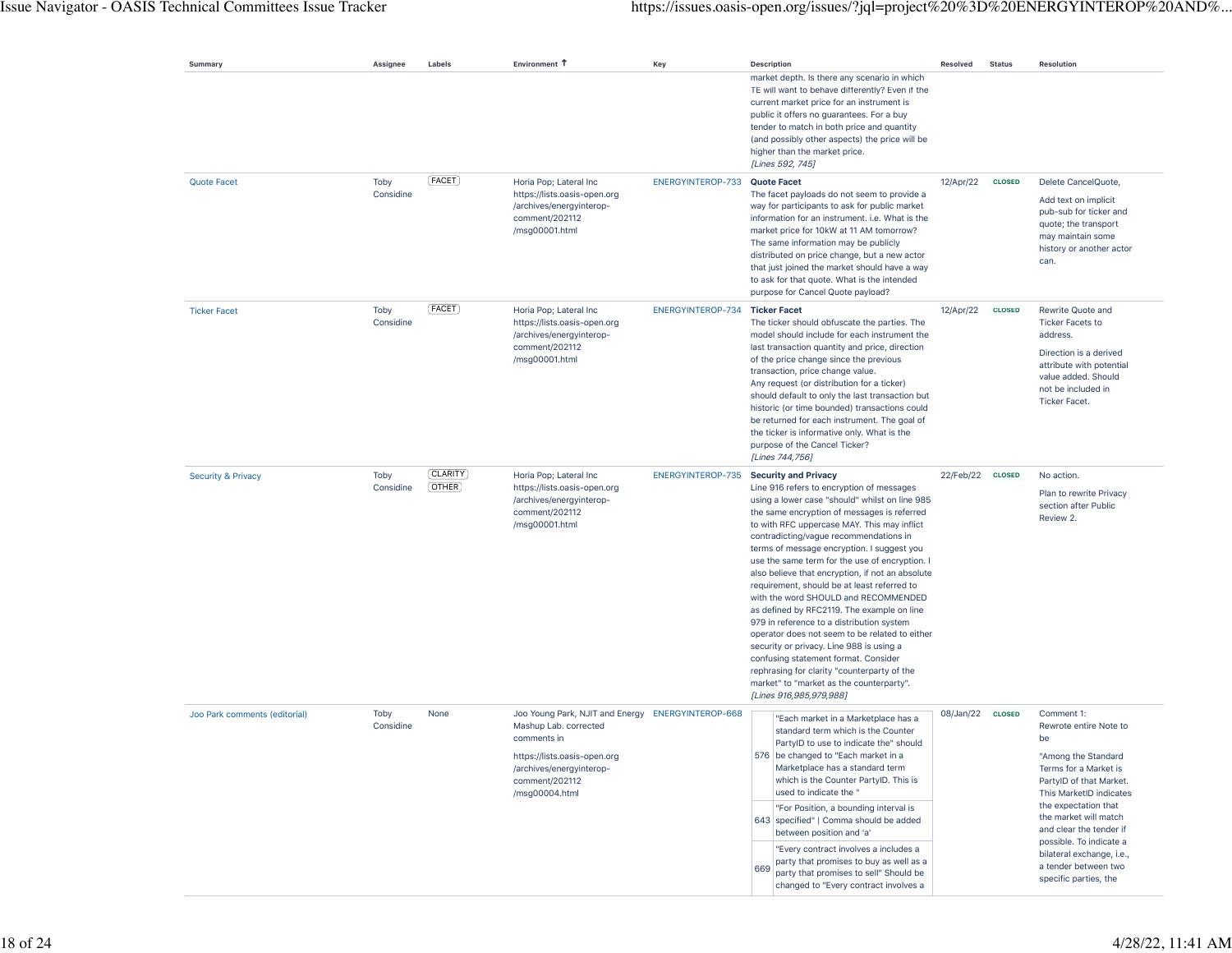| Summary                                                  | Assignee          | Labels                  | Environment 1                                                                                                                                    | Key               | <b>Description</b>                                                                                                                                                                                                                                                                                                                                                                                                                                                                                                                                                                                                                                                                     | Resolved         | <b>Status</b> | Resolution                                                                                                                                                                                                                                                                                                                                                                                                                                                                                                                                                                                              |
|----------------------------------------------------------|-------------------|-------------------------|--------------------------------------------------------------------------------------------------------------------------------------------------|-------------------|----------------------------------------------------------------------------------------------------------------------------------------------------------------------------------------------------------------------------------------------------------------------------------------------------------------------------------------------------------------------------------------------------------------------------------------------------------------------------------------------------------------------------------------------------------------------------------------------------------------------------------------------------------------------------------------|------------------|---------------|---------------------------------------------------------------------------------------------------------------------------------------------------------------------------------------------------------------------------------------------------------------------------------------------------------------------------------------------------------------------------------------------------------------------------------------------------------------------------------------------------------------------------------------------------------------------------------------------------------|
|                                                          |                   |                         |                                                                                                                                                  |                   | party that promises to buy as well as a<br>party that promises to sell"                                                                                                                                                                                                                                                                                                                                                                                                                                                                                                                                                                                                                |                  |               | PartyID of the other<br>Actor may be used."<br>Comment 2: accepted<br>Comment 3: Simplified<br>language to<br>"Every contract is<br>between a Party that<br>promises to buy and a<br>Party that promises to<br>sell"                                                                                                                                                                                                                                                                                                                                                                                    |
| Joseph Passalacqua Comments (editorial)                  | Toby<br>Considine | editorial               | Joseph Passalacqua NJIT and<br>Energy Mashup Lab<br>https://lists.oasis-open.org<br>/archives/energyinterop-<br>comment/202112<br>/msg00002.html | ENERGYINTEROP-737 | 367 Italicize See Section 2.2.3 and explain<br>what the name is like how it was done in<br>Market Context, and Standard Terms See<br>Section 6. "Market Facet"<br>387 What is [Ei]? Maybe an explanation on<br>that. Is it related to Energy Interoperation? As<br>seen on pg 25. Explanation on using El is<br>clear<br>432 Maybe try to fit the contents on page 25<br>if possible so there's not a big clear page.                                                                                                                                                                                                                                                                  | 08/Feb/22 CLOSED |               | Apply editorial<br>corrections.                                                                                                                                                                                                                                                                                                                                                                                                                                                                                                                                                                         |
| Improve consistency of Party / Counterparty<br>in tables | Toby<br>Considine | [CLARITY]               | Pim van der Eijk                                                                                                                                 |                   | ENERGYINTEROP-656 In writing the document, I noticed that the<br>summary tables often have the same role<br>names ("Party", "Party") but the activity<br>diagrams use different roles ("Party",<br>"CounterParty"). It might be clearer to have<br>distinct roles in the summary tables that<br>match the values in the activity diagram.<br>(Other standards, such as UBL, do this in a<br>similar way). If messages can go in either<br>direction, the table should have a two rows for<br>the two situations.<br>The activity diagram in 7.5.1.1 has "Party" in<br>both swimlanes, this could be changed to<br>"Party", "CounterParty" as in the other<br>diagrams for consistency. | 08/Feb/22 CLOSED |               | Using the interaction<br>diagrams in CS03, base<br>for Public Review 3, the<br>interaction diagram for<br>• EiDelivery correctly<br>shows Party-Party (a<br>3rd party auditor)<br>• EiTransaction<br>correctly shows<br>Party-CounterParty<br>(with a space in the<br>RHS)<br>• EiTender correctly<br>shows Party-<br>CounterParty (wth a<br>space in the RHS)<br>• EiQuote shows<br>Party-CounterParty<br>(with a space in the<br>RHS. For<br>consistency this<br>should show Party-<br>Party, as there is no<br>counterparty<br>relationship in a<br>quote.<br>Correct EiQuote<br>Sequence Diagram to |
|                                                          |                   |                         |                                                                                                                                                  |                   |                                                                                                                                                                                                                                                                                                                                                                                                                                                                                                                                                                                                                                                                                        |                  |               | show Party-Party.<br>The labels are correct<br>(slightly different for<br>e.g. delivery, i.e.<br>Requestor-<br>DeliveryActor) in CTS<br>PR01.                                                                                                                                                                                                                                                                                                                                                                                                                                                           |
| Support Pub/Sub as well as SOA                           | William Cox       | (ARCH-CONF)<br>CLARITY) | Rolando Herrero<br>https://lists.oasis-open.org<br>/archives/energyinterop-<br>comment/202111<br>/msq00003.html                                  |                   | ENERGYINTEROP-692 Page: 16, Line: 267-269 -> Message<br>transport is affected by the topology. SOA is<br>typically client/server while many of the<br>modern IoT topologies are publish/subscribe<br>(relying on MQTT or AMQP session<br>management). This document should take<br>into account the support of this latter<br>scenario.                                                                                                                                                                                                                                                                                                                                                | 07/Feb/22 CLOSED |               | Reworked text and<br>moved to Section 1<br>Introduction.                                                                                                                                                                                                                                                                                                                                                                                                                                                                                                                                                |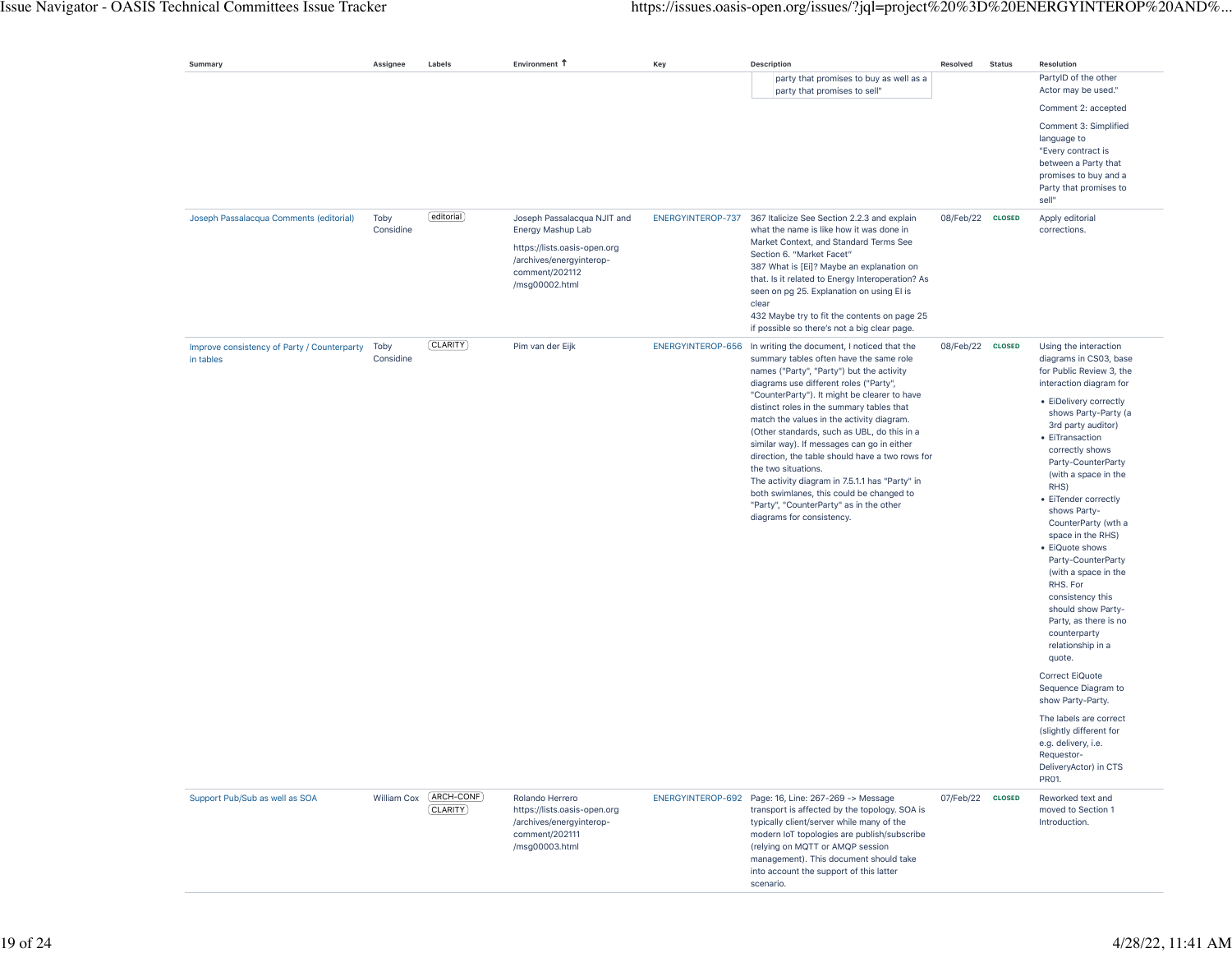| Summary                             | Assignee          | Labels      | Environment 1                                                                                                                                    | Key                      | <b>Description</b>                                                                                                                                                                                                                                                                                                                                                                       | Resolved         | <b>Status</b> | Resolution                                                                                                                                                                                                                                                                                                                                                                                                      |
|-------------------------------------|-------------------|-------------|--------------------------------------------------------------------------------------------------------------------------------------------------|--------------------------|------------------------------------------------------------------------------------------------------------------------------------------------------------------------------------------------------------------------------------------------------------------------------------------------------------------------------------------------------------------------------------------|------------------|---------------|-----------------------------------------------------------------------------------------------------------------------------------------------------------------------------------------------------------------------------------------------------------------------------------------------------------------------------------------------------------------------------------------------------------------|
| <b>PartyID Uniqueness</b>           | Toby<br>Considine | ARCH-CONF   | Rolando Herrero<br>https://lists.oasis-open.org<br>/archives/energyinterop-<br>comment/202111<br>/msg00003.html                                  |                          | ENERGYINTEROP-693 Page: 18, Line: 307 -> How are PartyIDs<br>assigned? Are they unique? How is<br>uniqueness enforced?                                                                                                                                                                                                                                                                   | 08/Feb/22        | <b>CLOSED</b> | See WD17 Section 6<br>Party Registration<br>Facet.<br>The underlying types<br>are usually<br>implemented as UIDs.<br>The scope of<br>uniqueness is a<br>Marketplace.                                                                                                                                                                                                                                            |
| <b>Binary &amp; Enumerations</b>    | William Cox       | ARCH-CONF   | Rolando Herrero<br>https://lists.oasis-open.org<br>/archives/energyinterop-<br>comment/202111<br>/msg00003.html                                  |                          | ENERGYINTEROP-694 Page: 30, Line: 30 -> Some of these fields<br>(like CURRENCY) should be binary encoded<br>as enumerations (whenever possible).<br>Specifically, many (IoT and non-IoT) devices in<br>constrained environments rely on physical/link<br>layer technologies (like IEEE 802.15.4) that<br>are not designed to handle large payloads<br>(even with upper layer adaptation) | 08/Feb/22 CLOSED |               | Standards including<br>UN-CEFACT for<br>currency designations<br>as strings are updated<br>regularly, though the<br>major currencies have<br>had stable<br>representations for<br>decades.<br><b>Typical currency</b><br>designator strings are<br><= 4 characters in<br>length, or roughly the<br>length of a long which<br>is one encoding of an<br>enumeration, so the<br>payloads are identical<br>in size. |
|                                     |                   |             |                                                                                                                                                  |                          |                                                                                                                                                                                                                                                                                                                                                                                          |                  |               | The TC cannot manage<br>currency designators,<br>as we do not control,<br>only consume other<br>standards.                                                                                                                                                                                                                                                                                                      |
| <b>TransactionID and Data Types</b> | Toby<br>Considine | (ARCH-CONF) | Rolando Herrero<br>https://lists.oasis-open.org<br>/archives/energyinterop-<br>comment/202111<br>/msg00003.html                                  |                          | ENERGYINTEROP-695 Page: 41, Line: 604 -> How is the transaction<br>ID defined? Some of these tables like 8-2 and<br>9-2 should specify the data type of each<br>attribute.                                                                                                                                                                                                               | 08/Feb/22 CLOSED |               | The underlying types<br>are usually<br>implemented as UIDs.<br>The scope of<br>uniqueness is a<br>Marketplace.<br>A future version should<br>include descriptive text<br>on the Energy<br>Interoperation 1.0 IDs<br>and their simplification                                                                                                                                                                    |
| Required encodings?                 | Toby<br>Considine | [CLARITY]   | Rolando Herrero<br> https://lists.oasis-open.org<br>/archives/energyinterop-<br>comment/202111<br>/msg00003.html]                                | ENERGYINTEROP-667        | Please find below the comments to the CTS<br>draft.<br>Thanks./<br>Page: 10, Line: 76-80 -> Is SBE the<br>recommended encoding for constrained IoT<br>(embedded) devices ? What determines in<br>what scenario/topology SBE (or JSON/XML)<br>must be used? How is that negotiated?                                                                                                       | 08/Jan/22        | <b>CLOSED</b> | in CTS.<br>Text clarified.                                                                                                                                                                                                                                                                                                                                                                                      |
| <b>Shane Calderwood Comments</b>    | Toby<br>Considine | None        | Shane Calderwood, NJIT and<br>Energy Mashup Lab.<br>https://lists.oasis-open.org<br>/archives/energyinterop-<br>comment/202111<br>/msg00002.html | <b>ENERGYINTEROP-666</b> | Is the reference ID able to be used as a<br>correlation ID? From my<br>understanding, there is a different<br>322 referece ID for each message so<br>wouldn't another field holding the<br>reference ID of the sender need to be<br>created in order to use the reference                                                                                                                | 08/Jan/22 CLOSED |               | Updated discussion to<br>address this comment.                                                                                                                                                                                                                                                                                                                                                                  |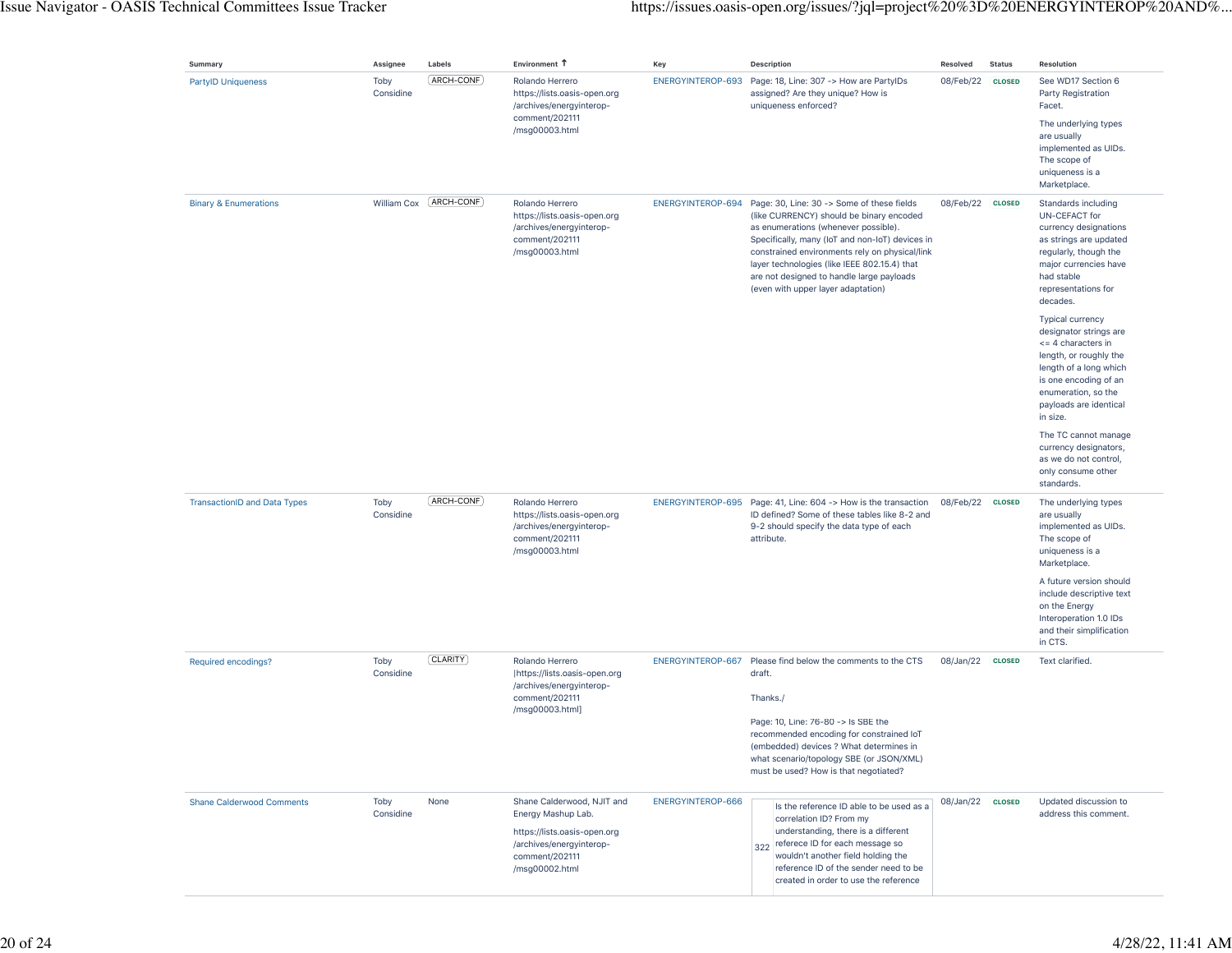| Summary                                                                                      | Assignee          | Labels                  | Environment 1                                                                                                                                                                                                                                                                                                                                | Key               | <b>Description</b>                                                                                                                                                                                                                                                                                                                                                                                                                                                                                                                                                                                                                                                                                                                                                                                                                                                                                                                                                                                                                                                                                                                                                                                                                                                                                  | Resolved         | <b>Status</b> | <b>Resolution</b>                                                                                                                                                                                       |
|----------------------------------------------------------------------------------------------|-------------------|-------------------------|----------------------------------------------------------------------------------------------------------------------------------------------------------------------------------------------------------------------------------------------------------------------------------------------------------------------------------------------|-------------------|-----------------------------------------------------------------------------------------------------------------------------------------------------------------------------------------------------------------------------------------------------------------------------------------------------------------------------------------------------------------------------------------------------------------------------------------------------------------------------------------------------------------------------------------------------------------------------------------------------------------------------------------------------------------------------------------------------------------------------------------------------------------------------------------------------------------------------------------------------------------------------------------------------------------------------------------------------------------------------------------------------------------------------------------------------------------------------------------------------------------------------------------------------------------------------------------------------------------------------------------------------------------------------------------------------|------------------|---------------|---------------------------------------------------------------------------------------------------------------------------------------------------------------------------------------------------------|
|                                                                                              |                   |                         |                                                                                                                                                                                                                                                                                                                                              |                   | ID for correlation?<br>Could this tender ID be used as a<br>560 correlation ID? It may be helpful to add<br>this information.                                                                                                                                                                                                                                                                                                                                                                                                                                                                                                                                                                                                                                                                                                                                                                                                                                                                                                                                                                                                                                                                                                                                                                       |                  |               |                                                                                                                                                                                                         |
| <b>FSGIM Streams Compatibility</b>                                                           |                   | William Cox (ARCH-CONF) | Steve Ray https://lists.oasis-<br>open.org/archives<br>/energyinterop-comment/202111<br>/msg00005.html                                                                                                                                                                                                                                       |                   | ENERGYINTEROP-669 Sections 1.6.3 and 1.6.4 (beginning at line<br>158) discuss conformance with WS-Calendar<br>Streams and with FSGIM. It should be noted<br>that FSGIM extended the idea of Streams<br>beyond just a sequence of identical,<br>contiguous intervals (as documented in the<br>FSGIM User Guide, beginning at page 221). I<br>would recommend that the CTS committee<br>consider this more general specification,<br>which supports the notion of Streams as well<br>as other, less periodic sequences.<br><b>Steve Ray</b>                                                                                                                                                                                                                                                                                                                                                                                                                                                                                                                                                                                                                                                                                                                                                           | 10/Feb/22        | <b>CLOSED</b> | Added footnote "Some<br>specifications (e.g.<br>[FSGIM]) have<br>extended the basic<br>[Streams] capabilities,<br>but this brings<br>additional complexity<br>which does not benefit<br>our use cases." |
| Semantics of Units of Measure                                                                | Toby<br>Considine | (PREREQ)                | Steve Ray https://lists.oasis-<br>open.org/archives<br>/energyinterop-comment/202111<br>/msg00006.html                                                                                                                                                                                                                                       | ENERGYINTEROP-670 | The identification of units of measure<br>described on lines 344 and 347 seems prone<br>to error, since there is no specification for<br>how a unit is identified. One party might<br>transmit kW while another uses kiloWatt, and<br>a third uses kiloW.<br>I suggest one of the following remedies, Ain<br>order of increasing commitment:1. (Easiest).<br>Point to a persistent URI that<br>uniquelyÂidentifies the desired unit, as<br>documented at http://qudt.org. For<br>example, Âhttp://qudt.org/vocab<br>/unit/KiloW uniquely identifies a kiloWatt. This<br>can be prefixed as unit: KiloW using the unit:<br>prefix as registered at prefix.cc<br>2. Model the key concepts found<br>at http://qudt.org within the CTS standard,<br>populated with just the necessary units for<br>electricity transactions. These concepts<br>include Quantity Kind (such as Power) and<br>Unit (such as Watt). This would improve the<br>likelihood of interoperability with future<br>standards.<br>3. Adopt the http://qudt.org specification<br>(managed at Ahttps://github.com/qudt/qudt-<br>public-repo). While not yet a standard, QUDT<br>is likely to bear a strong resemblance to the<br>future Digital SI specification being developed<br>under the auspices of the BIPM.<br><b>Steve</b> | 08/Feb/22 CLOSED |               | Rewrote sections for<br>improved clarity.                                                                                                                                                               |
| Should the delegation stuff be in the Privacy<br>section in addition to the PartylD section? | Toby<br>Considine | None                    | The language of a Delegate and<br>thereby of a Delegate's ID is<br>introduced in WD14 as being a<br>Party other than the ultimate<br>buyer or the ultimate seller<br>whose ID MAY be used instead<br>of the PartyID in tenders, quotes,<br>and transactions.<br>Should a discussion of the<br>DelegateID be added to the<br>privacy section? | ENERGYINTEROP-739 |                                                                                                                                                                                                                                                                                                                                                                                                                                                                                                                                                                                                                                                                                                                                                                                                                                                                                                                                                                                                                                                                                                                                                                                                                                                                                                     | 27/Apr/22        | <b>CLOSED</b> | Move to Privacy and<br>rename - "Delegation"<br>is a standard security<br>term thus confusing.<br>If a proxy ID is defined<br>it MUST be the same<br>type of and be a<br>PartyID.                       |
| Alignment of Market Price Granularity and<br><b>Stream Price Granularity</b>                 | Toby<br>Considine | (CLARITY)               | Toby Considine - Editing Note                                                                                                                                                                                                                                                                                                                |                   | ENERGYINTEROP-738 In Streams, we defined Price Granularity as<br>follows<br><b>Stream Price Granularity</b><br>Price granularity expressed as an exponent.<br>Applies to all Intervals in the Stream.                                                                                                                                                                                                                                                                                                                                                                                                                                                                                                                                                                                                                                                                                                                                                                                                                                                                                                                                                                                                                                                                                               | 23/Mar/22 CLOSED |               | Align description of<br>market price<br>granularity and scale<br>with CTS streams.                                                                                                                      |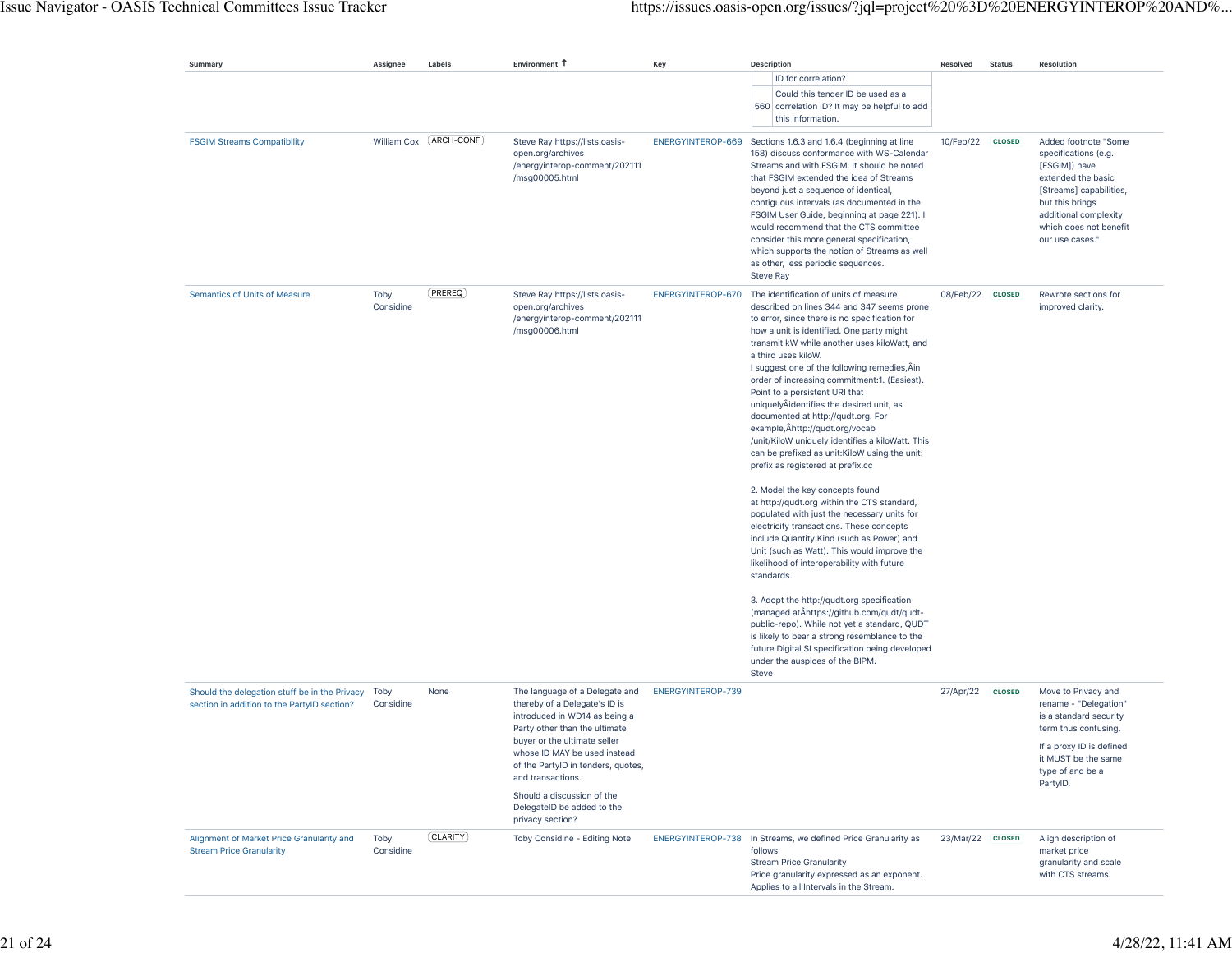| Summary                                 | Assignee          | Labels         | Environment T                                                                                                      | Key               | <b>Description</b>                                                                                                                                                                                                                                                                                                                                                                                                                                                                                                                                                                                                                                                                                                                                                                                                                                                                                                                                                                                                                                                                                                                                                                                                                                                                                                                   | Resolved         | <b>Status</b> | Resolution                                                                                                                                                                                                                                                                                                                                                                                                                                                                                                                                                                                                                                                                 |
|-----------------------------------------|-------------------|----------------|--------------------------------------------------------------------------------------------------------------------|-------------------|--------------------------------------------------------------------------------------------------------------------------------------------------------------------------------------------------------------------------------------------------------------------------------------------------------------------------------------------------------------------------------------------------------------------------------------------------------------------------------------------------------------------------------------------------------------------------------------------------------------------------------------------------------------------------------------------------------------------------------------------------------------------------------------------------------------------------------------------------------------------------------------------------------------------------------------------------------------------------------------------------------------------------------------------------------------------------------------------------------------------------------------------------------------------------------------------------------------------------------------------------------------------------------------------------------------------------------------|------------------|---------------|----------------------------------------------------------------------------------------------------------------------------------------------------------------------------------------------------------------------------------------------------------------------------------------------------------------------------------------------------------------------------------------------------------------------------------------------------------------------------------------------------------------------------------------------------------------------------------------------------------------------------------------------------------------------------|
|                                         |                   |                |                                                                                                                    |                   | Not required for all Facets. For example, if the<br>price granularity is -3, and the value is 1500,<br>the price is 1.500 currency units.<br>And in Market (Product) definition we have:<br><b>Price Granularity</b><br>PRICE_GRAIN<br>The allowed price unit, e.g. Price Granularity<br>$== 10$ means that that any multiple of 10<br>CURRENCY units is acceptable, but any price<br>not matching, say a price of 9 CURRENCY<br>units, is rejected.<br>We need to make sure that we do not create<br>confusion between these two definitions.                                                                                                                                                                                                                                                                                                                                                                                                                                                                                                                                                                                                                                                                                                                                                                                       |                  |               |                                                                                                                                                                                                                                                                                                                                                                                                                                                                                                                                                                                                                                                                            |
| Editorial - narrative - Trevor Hardy    | Toby<br>Considine | [editorial]    | Trevor Hardy, PNNL<br>https://lists.oasis-open.org<br>/archives/energyinterop-<br>comment/202111<br>/msg00000.html | ENERGYINTEROP-664 | page 9 line 23-26:<br>This paragraph seems out of place as it is<br>getting into the specifics of how any TE<br>system should be designed, not just one<br>using CTS.<br>page 9 line 41-42<br>Since CTS doesn't define the full protocol<br>stack, interoperability with minimal or no<br>change is not guaranteed.<br>page 10 line 53-54<br>What is meant by "none are interoperable<br>either at the system level or for the actors"?<br>Surely the systems were function and thus<br>allowed the participants to interoperate. Do<br>you means they weren't standardized and<br>didn't interoperate across demonstrations and<br>deployments?<br>page 16 line 268-269<br>"CTS message may be thought of as" Are<br>there consequences if I think of them in a<br>different way? That is, perhaps the "may"<br>should be changed to "must" or "shall" if that<br>is the best and only way to think of them.<br>page 30 line 668<br>"CTS Delivery is used to report and power<br>flow from a node" may not be the sentence<br>you're trying to write. The meaning is unclear<br>to me.<br>page 30 line 668<br>"Every contract involves a includes a party<br>that promises" Something got messed up<br>here.<br>page 30 line 674<br>"In most TE markets, taking a greater delivery<br>than contracted for in any interval" Back-to- | 08/Jan/22 CLOSED |               | Comment 1: add<br>reference the to<br>approved Energy<br>Interoperation note,<br>[TEMIX]specifying<br>constant rate of<br>delivery.<br>Comment 2:<br>specifically address<br>protocol stack issues<br>Comment 3: eliminated<br>reference to thought<br>Comment 4: Adopted<br>clarifying verbiage from<br>comment<br>Comment 5: This<br>section was vague to<br>many. Re-wrote the<br>two introductory<br>paragraphs to respond<br>to this comment which<br>will be overwritten,<br>potentially, as other<br>comments are<br>addressed.<br>Comment 6: Agreed.<br>See response to<br>comment 5. Re-wrote<br>from passive to active<br>voice.<br>Comment 7: See<br>comment 6. |
| <b>Resource Definition and Location</b> | Toby<br>Considine | RES-PROD-INSTR | Trevor Hardy, PNNL<br>https://lists.oasis-open.org<br>/archives/energyinterop-<br>comment/202111<br>/msg00000.html | ENERGYINTEROP-671 | back prepositions are not clear to me.<br>page 15 line 228<br>Resource definition should include the value<br>of the commodity also depending on the<br>location of delivery, right?                                                                                                                                                                                                                                                                                                                                                                                                                                                                                                                                                                                                                                                                                                                                                                                                                                                                                                                                                                                                                                                                                                                                                 | 23/Mar/22 CLOSED |               | Fixed. See WD17<br>Section 2.1.3 and 7.2.                                                                                                                                                                                                                                                                                                                                                                                                                                                                                                                                                                                                                                  |
| <b>Support for Consensus Markets</b>    | William Cox       | (MARKET)       | Trevor Hardy, PNNL<br>https://lists.oasis-open.org<br>/archives/energyinterop-<br>comment/202111<br>/msg00000.html | ENERGYINTEROP-672 | page 15 Table 2-1<br>What about distributed or consensus<br>mechanisms that do not necessarily<br>communicate instruments among market<br>participants? It seems like these mechanisms                                                                                                                                                                                                                                                                                                                                                                                                                                                                                                                                                                                                                                                                                                                                                                                                                                                                                                                                                                                                                                                                                                                                               | 23/Mar/22 CLOSED |               | Fixed.<br>Support for demand<br>and supply curves is<br>described in WD17<br>Section 8.4 (Market                                                                                                                                                                                                                                                                                                                                                                                                                                                                                                                                                                           |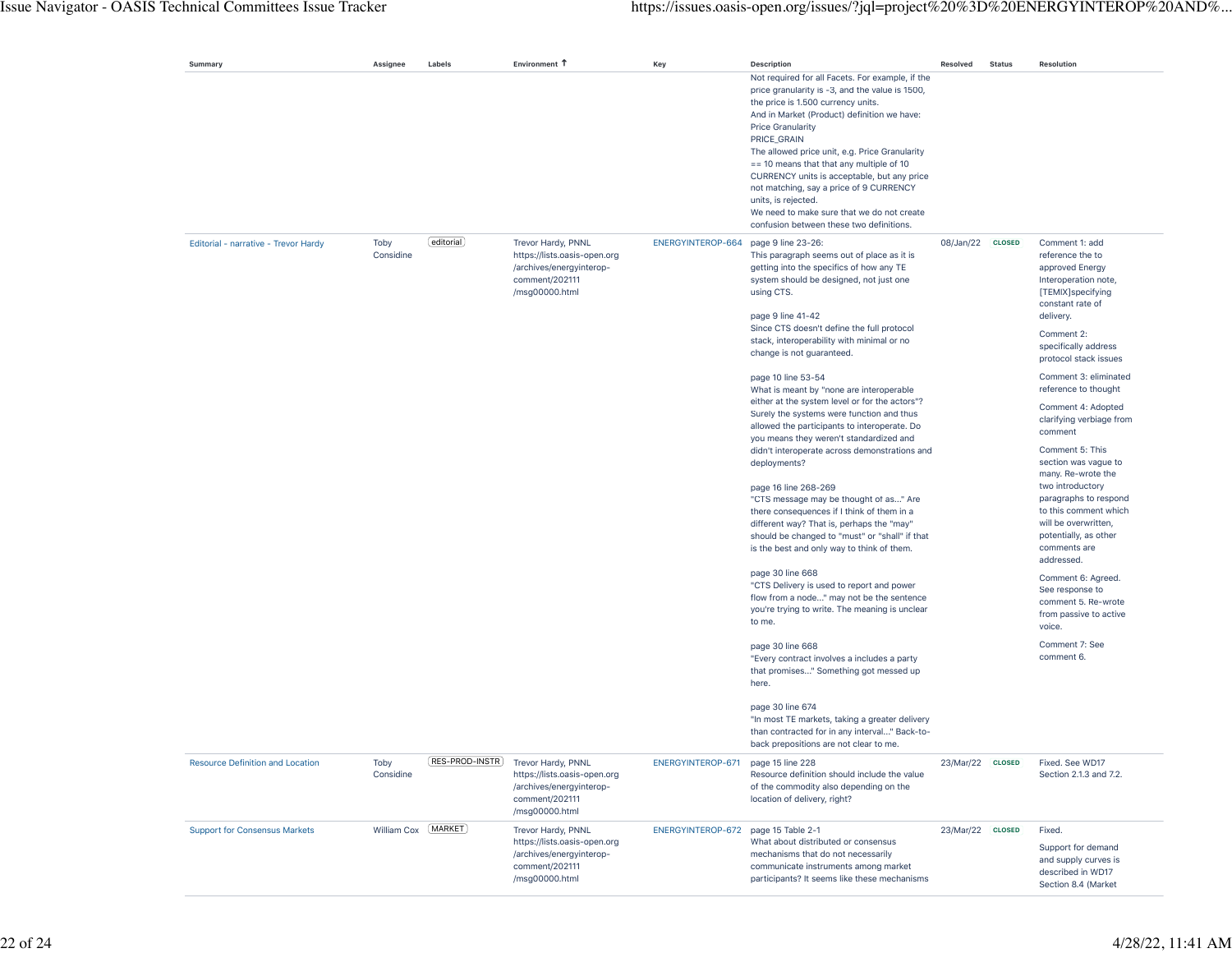| Summary                                                            | Assignee          | Labels                       | Environment 1                                                                                                      | Key                                | Description                                                                                                                                                                                                                                                                                                                                                                                                                                                                                                                                                                                   | Resolved         | <b>Status</b> | Resolution                                                                                                                                                                                                                                                                                                                                                                     |
|--------------------------------------------------------------------|-------------------|------------------------------|--------------------------------------------------------------------------------------------------------------------|------------------------------------|-----------------------------------------------------------------------------------------------------------------------------------------------------------------------------------------------------------------------------------------------------------------------------------------------------------------------------------------------------------------------------------------------------------------------------------------------------------------------------------------------------------------------------------------------------------------------------------------------|------------------|---------------|--------------------------------------------------------------------------------------------------------------------------------------------------------------------------------------------------------------------------------------------------------------------------------------------------------------------------------------------------------------------------------|
|                                                                    |                   |                              |                                                                                                                    |                                    | would not be supported by CTS, true?                                                                                                                                                                                                                                                                                                                                                                                                                                                                                                                                                          |                  |               | Characteristics) and<br>9.4 (Tender Facet).                                                                                                                                                                                                                                                                                                                                    |
| Bias in Matching Algorithm                                         | William Cox       | <b>CLARITY</b><br>MARKET     | Trevor Hardy, PNNL<br>https://lists.oasis-open.org<br>/archives/energyinterop-<br>comment/202111<br>/msg00000.html | ENERGYINTEROP-673                  | page 16 line 261-262<br>It has already been stated that CTS does not<br>prescribe the nature of the matching engine<br>but doesn't the definition of part and counter-<br>party at least strongly imply some kind of<br>matched bi-lateral trade? Double-auctions<br>can artificially create the appearance of bi-<br>lateral trades after the clearing price and<br>quantity have been established but it would<br>be a layer of artifice. For the concept of<br>"party" and "counter-party" to be an integral<br>part of CTS seems to heavily lean towards bi-<br>lateral matching engines. | 22/Feb/22 CLOSED |               | Updated introduction<br>on use of Actor and<br>Facet terminology<br>throughout<br><b>Expanded existing text</b><br>on when and how to<br>use a market ID as a<br>counterparty, including<br>when a group matching<br>approach is used.<br>Section 8.4 WD17<br>includes a Clearing<br>Method which allows<br>trading strategies to<br>address different<br>clearing algorithms. |
| <b>Hiding from Actors</b>                                          | William Cox       | [MARKET]                     | Trevor Hardy, PNNL<br>https://lists.oasis-open.org<br>/archives/energyinterop-<br>comment/202111<br>/msg00000.html | ENERGYINTEROP-674                  | page 16 line 273<br>Doesn't the nature of the matching engine<br>define the nature of the messages needing to<br>be exchanged? Submitting tenders to an<br>order book can require the communication of<br>different information than that of a double-<br>auction (point price-quantity pairs vs full<br>supply or demand curves). Doesn't this<br>require that the Actors are aware of this when<br>submitting messages? I don't understand how<br>"this complexity is hidden from the Actors".                                                                                              | 23/Mar/22        | <b>CLOSED</b> | Section 8.4 WD17<br>includes both a<br><b>Clearing Method</b><br>characteristic which<br>allows trading<br>strategies to address<br>different clearing<br>algorithms and a<br>means for conveying<br>supply/demand curves                                                                                                                                                      |
| Inappropriate Issues                                               | Toby<br>Considine | editorial                    | Trevor Hardy, PNNL<br>https://lists.oasis-open.org<br>/archives/energyinterop-<br>comment/202111<br>/msg00000.html | ENERGYINTEROP-675                  | page 18 line 304<br>These questions seem out of character to<br>include in a standard.                                                                                                                                                                                                                                                                                                                                                                                                                                                                                                        | 01/Mar/22        | <b>CLOSED</b> | Agreed. Editor's<br>working "notes to self"<br>got included in release,<br>which explains odd-<br>tone and language.<br>Paragraphs were<br>deleted and section<br>was re-written to focus<br>solely, as indicated in<br>title, use of Party and<br>CounterParty in Tender<br>and Transaction<br>messages                                                                       |
| <b>Order and Undefined Terms</b>                                   | Toby<br>Considine | editorial                    | Trevor Hardy, PNNL<br>https://lists.oasis-open.org<br>/archives/energyinterop-<br>comment/202111<br>/msg00000.html | ENERGYINTEROP-676 page 18 line 307 | "Delegation" is an undefined term up to this<br>point in the document.<br>"PartyID" is an undefined term up to this point<br>in the document.                                                                                                                                                                                                                                                                                                                                                                                                                                                 | 01/Mar/22        | <b>CLOSED</b> | Re-wrote section to<br>avoid use before<br>definition.                                                                                                                                                                                                                                                                                                                         |
| Include market characteristics for trading<br>strategy development |                   | William Cox [FACET] (MARKET) | William Cox                                                                                                        | ENERGYINTEROP-740                  | Certain market characteristics dictate aspects 23/Mar/22<br>of trading strategy. For example, if the<br>clearing use Double Auction approaches<br>versus Order Book, the meaning and effect of<br>low or negative bid differs.<br>The set of Market Characteristics should be<br>extended to enable realistic trading behavior<br>and strategies.                                                                                                                                                                                                                                             |                  | <b>CLOSED</b> | Include indication of all<br>tenders for an<br>instrument clearing at<br>the same price (as in<br>DA),                                                                                                                                                                                                                                                                         |
| <b>Update UML Diagrams</b>                                         | William Cox None  |                              | William Cox                                                                                                        | ENERGYINTEROP-742                  | The UML diagrams are out of date.<br>The use of CtsStreams (a single-element<br>stream instead of an interval) and the<br>semantics of multiple CtsStreams intervals as<br>related to TGROUP need to be addressed.<br>Position and Delivery - natural application,<br>with examples.                                                                                                                                                                                                                                                                                                          | 27/Apr/22        | <b>CLOSED</b> | Update UML class and<br>sequence diagrams<br>throughout.<br><b>CtsStreams integration</b><br>pending; attributes for<br>classes as shown,<br>Defer integration in                                                                                                                                                                                                              |